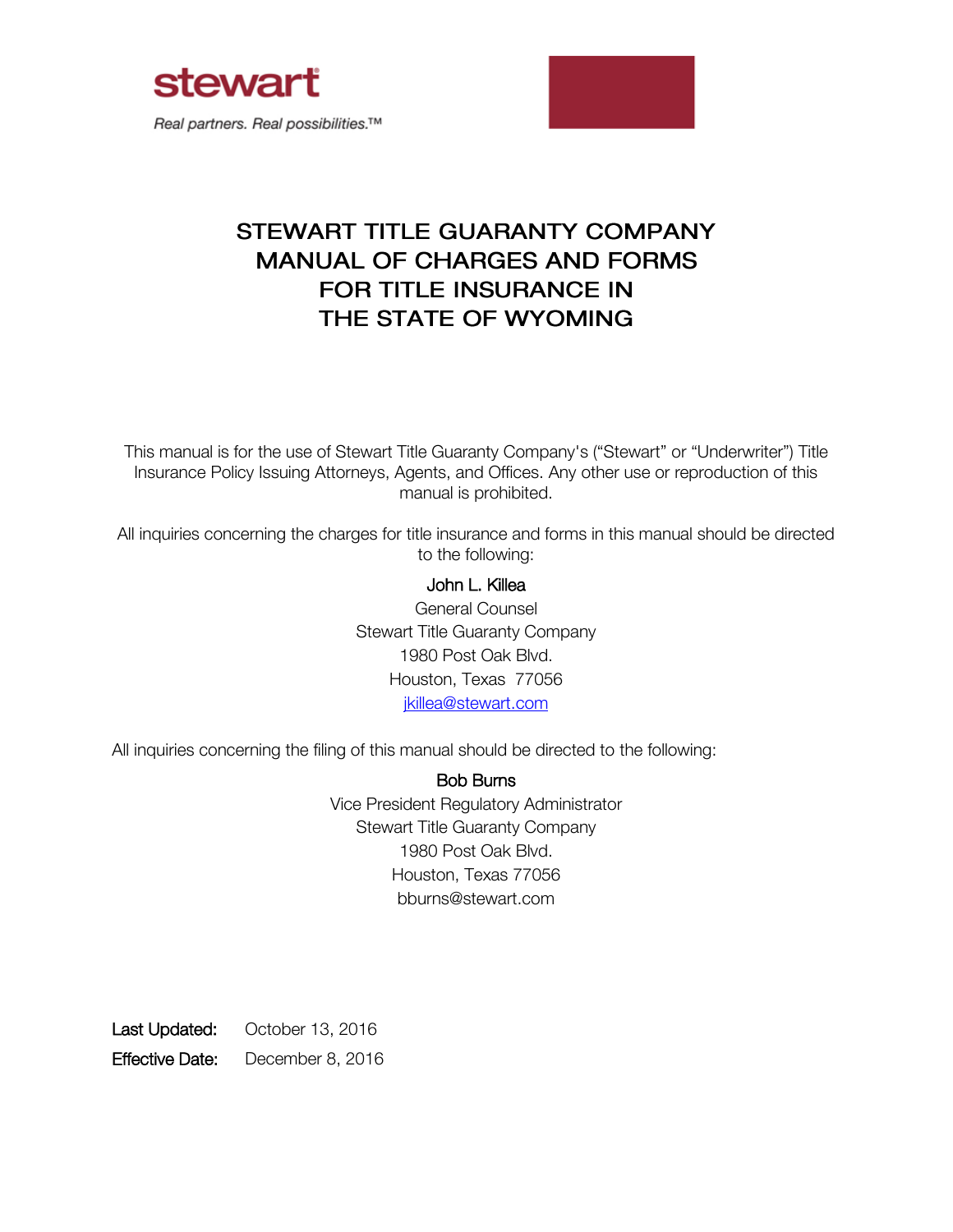# TABLE OF CONTENTS

## Page

| A. GENERAL PROVISIONS      |                |                                                                                |  |
|----------------------------|----------------|--------------------------------------------------------------------------------|--|
|                            |                |                                                                                |  |
|                            |                |                                                                                |  |
|                            |                | <b>B. POLICIES</b>                                                             |  |
| 1.                         |                |                                                                                |  |
| 2. Extended Policy Charges |                |                                                                                |  |
|                            |                |                                                                                |  |
|                            |                |                                                                                |  |
| 3.                         |                |                                                                                |  |
| 4.                         |                | Supplemental Charges and Rules                                                 |  |
|                            | а.             |                                                                                |  |
|                            | b.             |                                                                                |  |
|                            | C.             |                                                                                |  |
|                            | $\mathsf{d}$ . |                                                                                |  |
|                            | е.             |                                                                                |  |
|                            | f.             |                                                                                |  |
|                            | g.             |                                                                                |  |
|                            | h.             |                                                                                |  |
| 5.                         |                |                                                                                |  |
|                            | а.             |                                                                                |  |
|                            | b.             |                                                                                |  |
|                            | C.             |                                                                                |  |
|                            | d.             |                                                                                |  |
|                            | е.             |                                                                                |  |
| 6.                         |                |                                                                                |  |
|                            | а.             |                                                                                |  |
|                            | b.             | ALTA Extended Loan Policy and ALTA Short Form Residential Loan Policy One-to-  |  |
|                            |                |                                                                                |  |
|                            | C.             |                                                                                |  |
|                            | d.             |                                                                                |  |
|                            |                | Future Advances, Extensions of New Mortgages, Supplemental Mortgage and/or New |  |
|                            |                |                                                                                |  |
|                            | f.             |                                                                                |  |
|                            | g.<br>h.       |                                                                                |  |
|                            | i.             |                                                                                |  |
|                            | j.             |                                                                                |  |
|                            | k.             |                                                                                |  |
|                            | Ι.             | ALTA Residential Limited Coverage Mortgage Modification Policy13               |  |
|                            |                |                                                                                |  |
| 7.                         |                |                                                                                |  |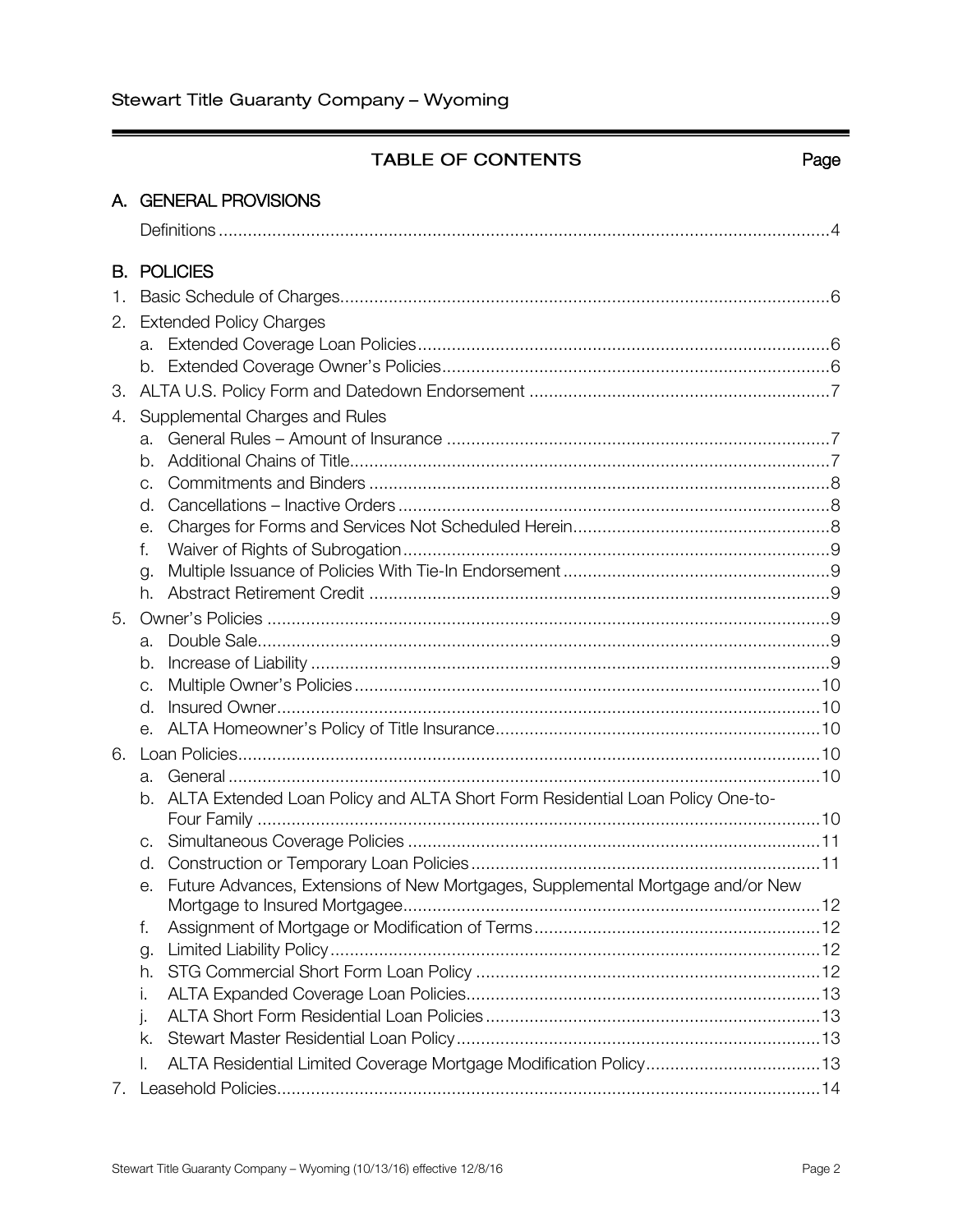# C. Endorsements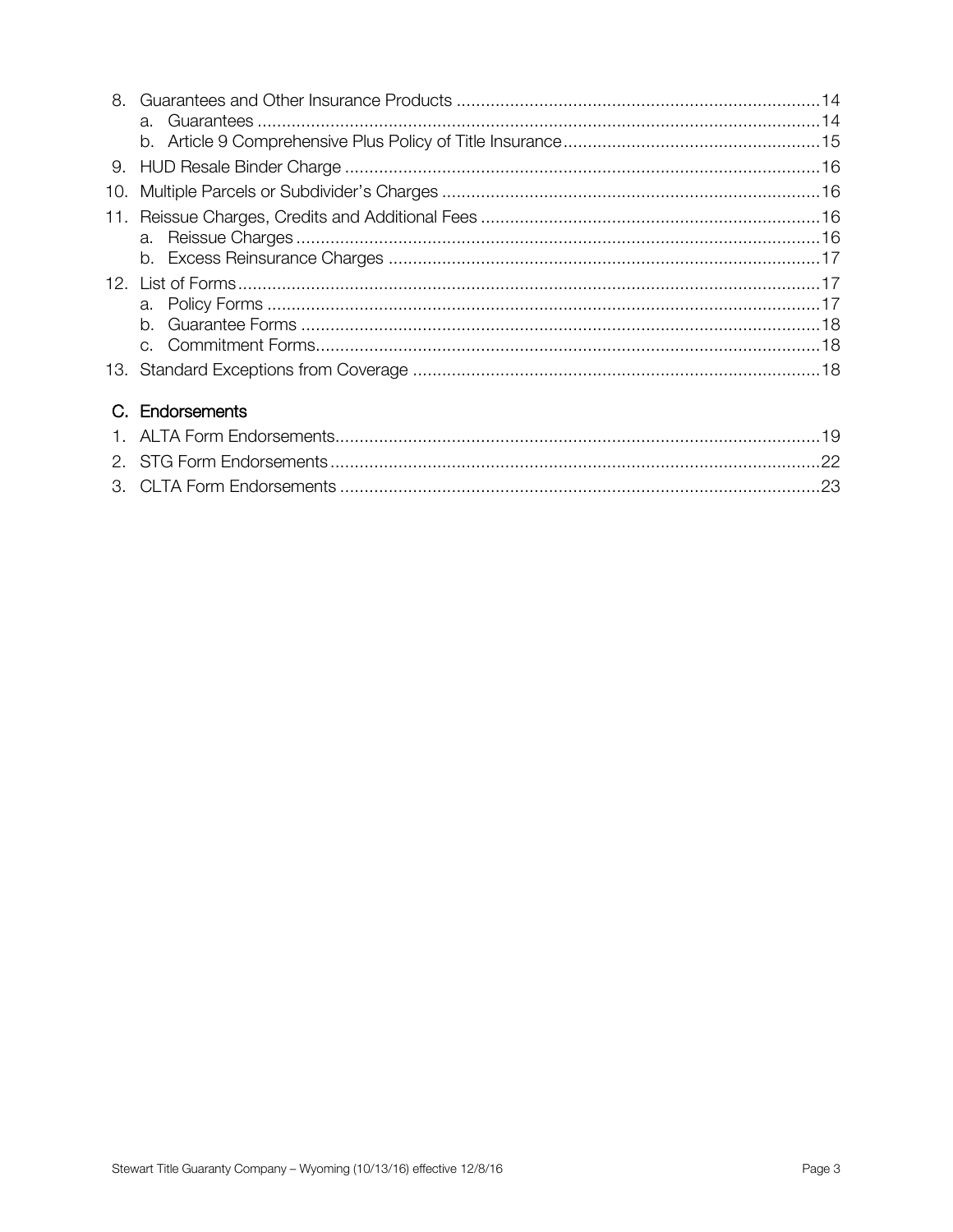# **WYOMING TITLE INSURANCE MANUAL OF CHARGES**

#### A. GENERAL PROVISIONS

The charges and rules for standard classifications of title insurance policies and endorsements issued by Stewart Title Guaranty Company ("Stewart" or "Underwriter") are set forth hereinafter. These charges include both the risk portion and the service or work portion, but do not include charges for surveys, escrow closing services, recording fees, or other moneys advanced on behalf of an applicant.

An additional charge may be made for title insurance policies and endorsements that involve an extraordinary amount of work and/or risk but the applicant shall be notified before the additional charge shall be obligatory upon him.

For charges less than \$10,000 liability, the minimum charge shall apply, thereafter the charge shall be the charge per thousand for each applicable bracket of charge.

Charges for all policy types are calculated per \$1,000.00 of coverage requested. A policy issued insuring an amount other than an even thousand dollars of coverage shall be charged for at the applicable amount for the next highest \$1,000.00 coverage. Any calculated charge shall be rounded up to the nearest dollar amount.

Notwithstanding the fees, charges and/or rates in the filings by Stewart, special pricing consideration may be given by Underwriter on transactions involving policies aggregating \$25,000,000 or more on a single risk, based on various factors including geographic location, competitive environment, expenses, reinsurance requirements and other reasonable considerations, but in no event shall the charge be less than \$0.35 per thousand dollars of liability nor shall the charge exceed the full basic rates. Before agreeing or committing to issue a title insurance policy in such transactions, Underwriter shall require that the gross premium (risk rate) to Stewart, net of reinsurance costs and net of that portion of the charge to the public retained by Stewart's title insurance agent, be no less than \$0.35 per thousand dollars of retained liability.

#### **DEFINITIONS**

Charge. The charge is minimum charge plus that charge per unit of insurance which, when multiplied by the total units of liability for each applicable bracket of liability amounts, results in the charge to the customer for the risk assumed. The charge includes the abstracting or searching fee and examination fee, but does not include settlement fees, trustee fees, attorney fees, surveying fees, inspection fees, document fees, closing fees, escrow fees or any other similar types of fees.

Extended Coverage. An additional charge related to the deletion of some or all of the printed standard regional exceptions from coverage. The deletion of such exceptions may be accomplished by the deletion of the exceptions found in Schedule B of a policy or by an endorsement. In some cases, specific affirmative protection may be added by endorsement that may be included within the scope of the term extended coverage, i.e., CLTA 101 endorsement giving specific assurances related to the priority of an insured mortgage over unfiled mechanic's liens. The granting of additional specific assurances that relate to what would otherwise be extended coverage by deletion of an exception to coverage, but make explicit assurances that result in the assumption of additional risk under the policy may result in an additional charge being made for such coverage whether provided directly within the policy or by endorsement.

Full Principal Debt. The full principal debt is that part of the mortgage debt that is secured by land, excluding there from that part of the debt, if any, secured by personal property or real property interests, estates or lands not insured.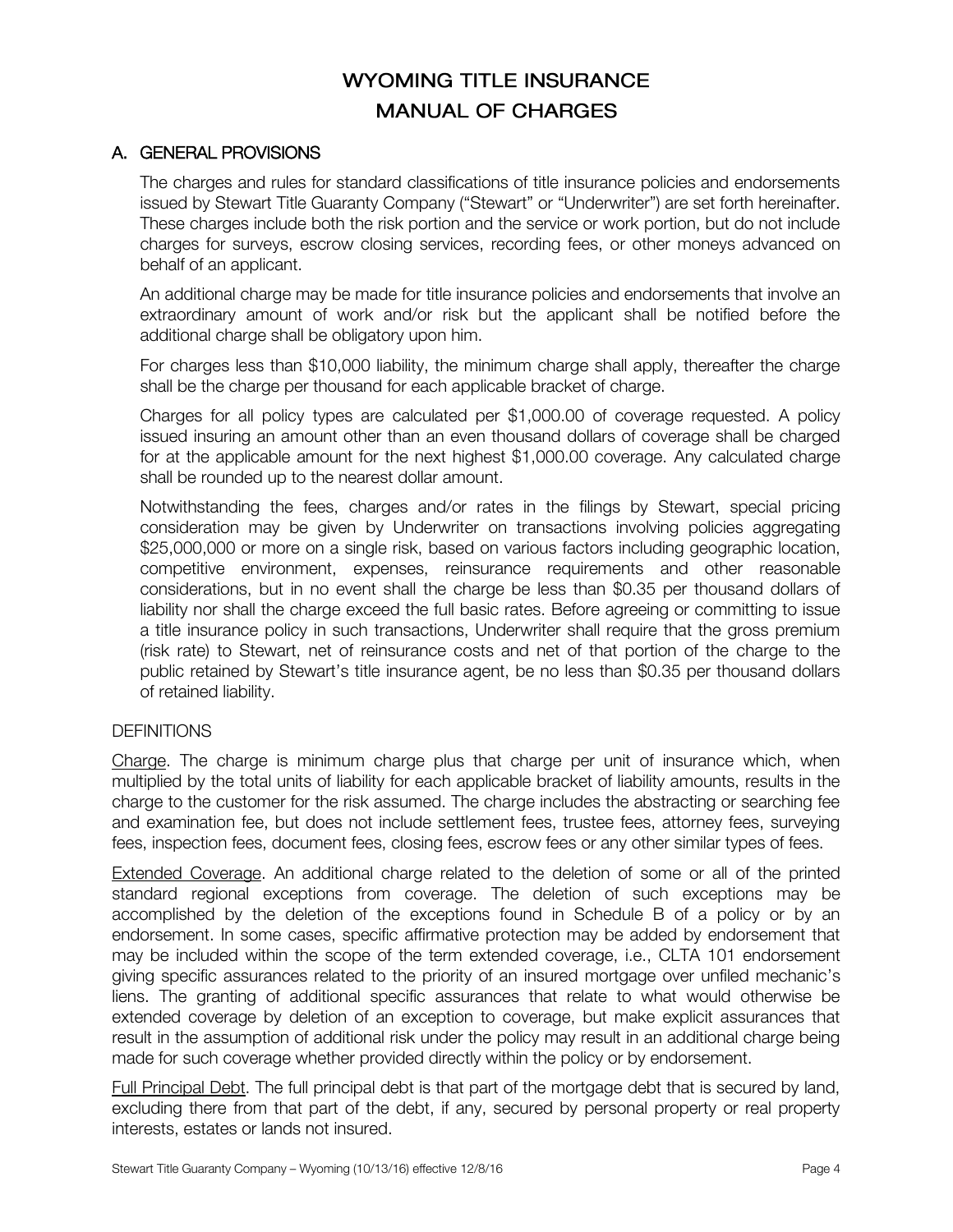Full Value of Land. The full value of land is the actual purchase price or, if no sale is involved, the full reasonable value as may be agreed upon between the insurer and the proposed insured. On leasehold estates, the full value of the land is the aggregate of the rentals payable under the primary term of the lease or the full value of the land as herein defined, whichever is less.

Identical Land. The identical land is the land or any part thereof described in a commitment for title insurance, policy of title insurance or other indemnity.

Insured. The insured is the person named as the insured in the policy of title insurance or other indemnity.

Limited Liability. A form of policy liability that provides for less than standard liability as to matters appearing in the public records providing a limited search as to the last conveyance of record and taking exception to liability of unreleased mortgages and all other interests.

Land, Premises, or Property. Unless otherwise set forth in the policy of title insurance or other indemnity, land, premises, or property is the land described, specifically or by reference, and improvements affixed thereto which by law constitute real property. Such land excludes from its definition any rights lying beyond the exterior boundaries of such described premises, and unless otherwise explicitly provided by the form of policy, includes no coverage for rights not explicitly set forth in such policy.

Mortgage. A mortgage is a transfer of an interest in land, other than in trust, to secure performance of the obligation to pay back the indebtedness. The form of the mortgage may be a mortgage, deed of trust, trust deed, or other security instrument relating, at least in part, to land.

Policy Form. Any form filed by Stewart with the Commissioner of Insurance of the State of Wyoming, including but in no way limiting there from each and every policy of title insurance, contract of indemnity or guarantee, however denominated which provide various kinds and types of assurances in favor of the named insured upon the conditions, stipulations, exceptions from coverage and exclusions from coverage that form a part of such form.

Residential. The term residential as used herein shall mean a structure or land developed for use as a one to four family dwelling. The term commercial as used herein shall mean structures or land developed for any other use than residential.

Simultaneous Issue. Simultaneous issue is the issuance of two or more policies on identical land out of the same transaction. The effective dates of the policies do not have to be the same in order to qualify for a simultaneous issue and may secure interests in various portions of the land; however, if the effective dates are not the same, these policies must have been able to have been issued the same day and a commitment to insure each interest insured must have been issued at the time of the consummation of the transaction.

Standard Coverage. That coverage granted to an insured under a policy of title insurance where exceptions are made to coverage for those matters identified herein as standard regional exceptions. Generally included among such matters generally excluded are matters not shown in public records.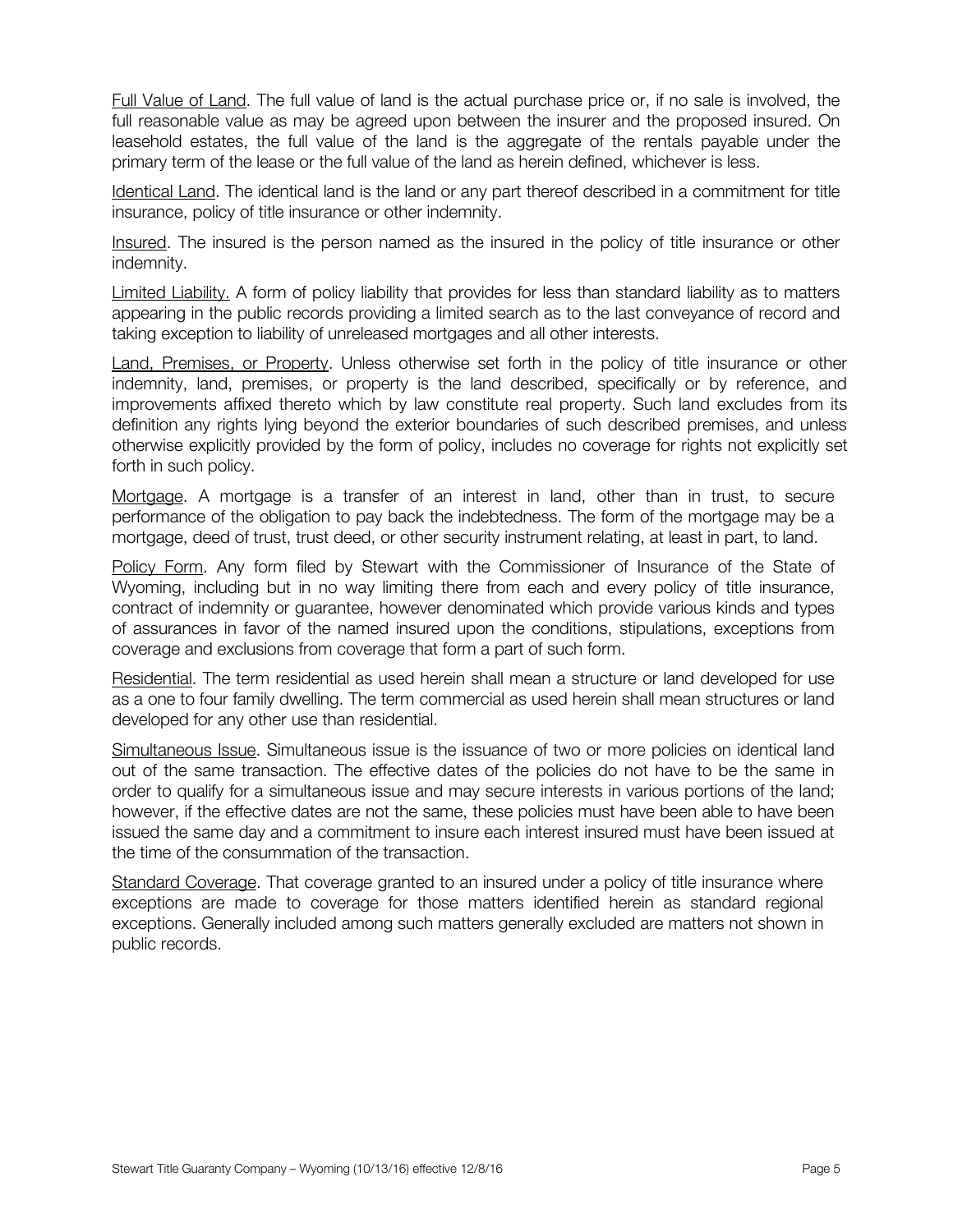## B. POLICIES

#### 1. BASIC SCHEDULE OF CHARGES

| <b>Schedule</b>                           | Per \$5,000 Liability |
|-------------------------------------------|-----------------------|
| Minimum Charge                            | \$240                 |
| Over \$10,000 up to \$30,000, add         | \$25                  |
| Over \$30,000 up to \$50,000, add         | \$20                  |
| Over \$50,000 up to \$70,000, add         | \$17.50               |
| Over \$70,000 up to \$100,000, add        | \$15.00               |
| Over \$100,000 up to \$500,000, add       | \$12.50               |
|                                           |                       |
|                                           | Per \$1,000 Liability |
| Over \$500,000 up to \$1,000,000, add     | \$2.00                |
| Over \$1,000,000 up to \$5,000,000, add   | \$1.95                |
| Over \$5,000,000 up to \$10,000,000, add  | \$1.75                |
| Over \$10,000,000 up to \$15,000,000, add | \$1.50                |
| Over \$15,000,000 up to \$25,000,000, add | \$1.25                |
| Over \$25,000,000, add                    | \$0.90                |

## 2. EXTENDED POLICY CHARGES

Deleting of any printed exceptions (standard regional exceptions) substituting therefor specific exceptions from coverage for matters disclosed by the additional search, examination, and/or inspection of the land from any ALTA form makes that policy an extended policy. Additional charges shall be made for deletion of each risk category as follows:

a. Extended Coverage Loan Policies

The charge for an extended coverage loan policy is set forth in Section B.6.b, Loan Policies, plus any additional charges that may be assessed based on risk factors pertaining to the deletion or modification of the mechanics' lien exception addressed below.

Mechanics' Lien Coverage During Construction – The charge for deleting the mechanics' lien exception from a loan policy issued for or during construction where visible commencement of construction has occurred prior to the recording of the insured mortgage is \$3.00 per thousand of the total loan amount. No charge is assessed if the insured mortgage is recorded prior to the visible commencement of construction.

The charge, where visible commencement of construction occurs prior to recording the insured mortgage, for amending the mechanics' lien exception to limit coverage to the amount actually disbursed for liens filed by lien claimants that were actually paid or paid with the policy issuing agent's approval (pending disbursements coverage) is \$1.50 per thousand of the total loan amount.

b. Extended Coverage Owner's Policies

The additional charge for an extended coverage owner's policy is 40% of the basic schedule of charges excepting the following policy issuing situations where the charges are as follows: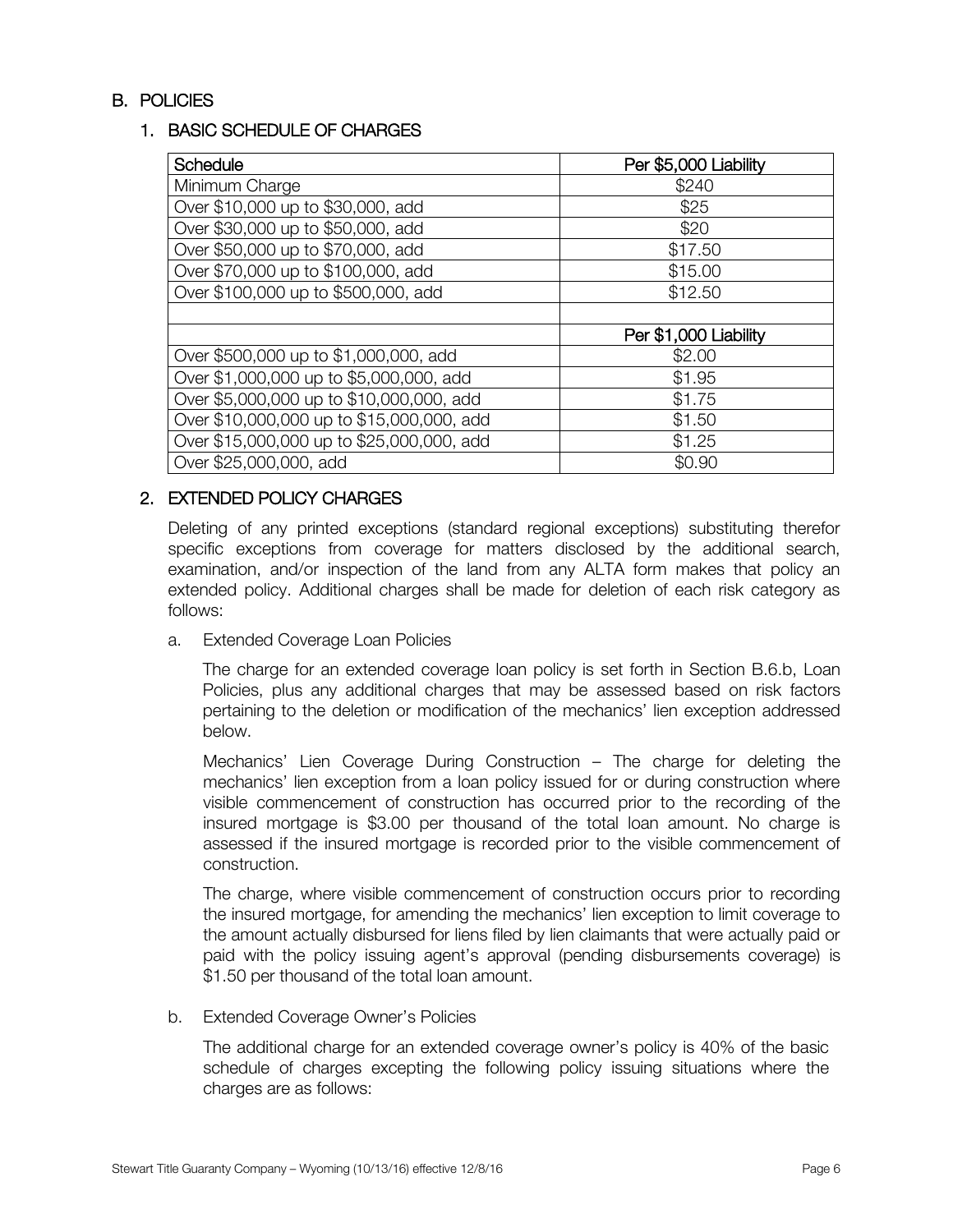- No charge for deleting the standard exceptions (Section B.13.a-f) on platted or surveyed residential properties if no lienable work or materials were provided within the prior 150 days.
- \$1.50 per thousand of the policy liability amount is the charge for deleting the standard exceptions (Section B.13.a-f) on platted or surveyed residential properties if lienable work or materials were provided within the prior 150 days.

## 3. ALTA U.S. POLICY FORM AND DATEDOWN ENDORSEMENT

The charge shall be 100% of the basic schedule of charges. There shall be no charge other than for an increase in the amount of insurance in force, made for the first Datedown endorsement issued upon a U.S. Policy which is issued within six months of the original policy. For the insurance of any second or subsequent datedown endorsement or any datedown endorsement issued after six months from the date of the U.S. Policy to which it is attached, there shall be an endorsement charge of \$75.00, plus the charge for any increased insurance. U.S. Policies should be issued in an amount equal to the value or the interest being acquired, and any increased insurance liability charge should be based upon the charge in effect at the date of the endorsement.

## 4. SUPPLEMENTAL CHARGES AND RULES

a. General Rules - Amount of Insurance

An owner's policy insuring a fee shall be issued for not less than (1) the amount of the current sales price of the land and any existing improvements appurtenant thereto, or (2) if no sale is being made, the amount equal to the value of the land and any existing improvements at the time of the issuance of the policy.

A loan policy shall be for not less than (1) the full principal amount of the indebtedness secured by the mortgage lien and may include up to 30% in excess thereof to cover interest, including capitalized interest, foreclosure costs, etc., or (2) if indebtedness is secured by other collateral, then for not less than the value of the insured parcel.

Leasehold policies covering leasehold estates with an unexpired term of fifty (50) years or more shall be for the full value of the land and existing improvements, and for less than fifty (50) years shall be for an amount, at the option of the insured, based upon (1) the total amount of the rentals payable for the primary term but not less than five (5) years, or (2) the full value of the land and any existing improvements together with any improvements immediately contemplated to be erected thereon.

The amount of policies insuring contract purchasers shall be for not less than the full value of the principal payments.

Insurance of lesser estates shall be written for the amount of the value of the estate at the time the policy is issued.

#### b. Additional Chains of Title

If more than one chain of title is involved, an additional charge shall be made of not less than \$100.00 for each additional chain, unless the land covered by the additional chain has been previously insured, then the charge shall be \$50.00.

For the purpose of determining whether or not to make an additional charge, an extra chain of title shall be considered as one involving property in a different block, section, county or under a different ownership for a substantial portion of the chain.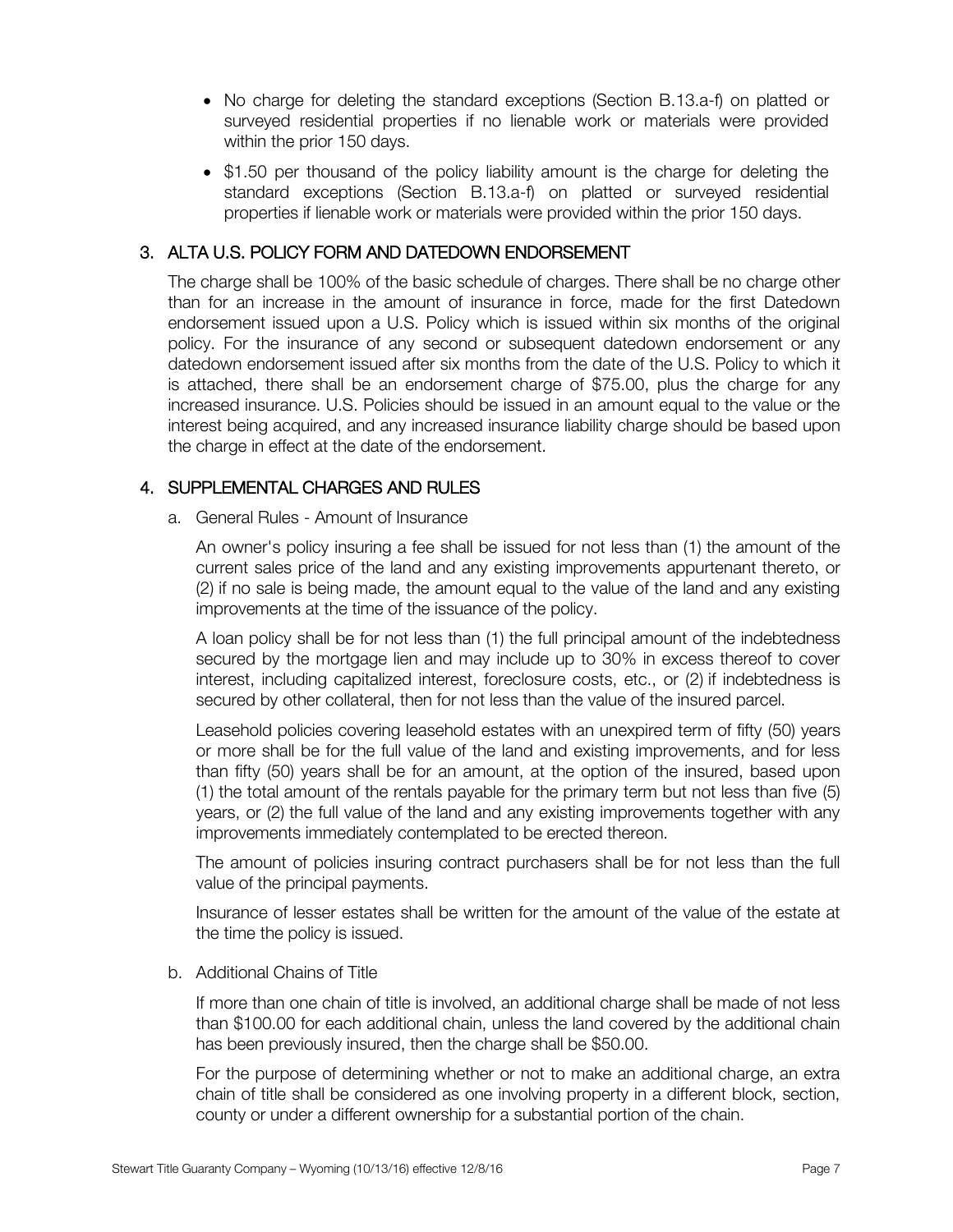If a policy is to cover two or more lots in a single tract and in common ownership, no additional charge need be made unless the parcels were in different ownerships within the last five (5) years.

Any charge made hereunder shall be made only once; that is, it shall not be made upon reissue. For an additional chain of title for which a proposed insured shall submit a prior title insurance policy (regardless of date of issue), an abstract of title or similar type of evidence, as to such parcel, the foregoing charges shall be waived.

c. Commitments and Binders

Commitments and binders obligating the underwriter shall be issued only upon application for a policy of title insurance. Preliminary reports, letters reports, certificates of title, or opinions of title as such are not issued. Regardless of any contract provision of an agreement between a seller and a buyer, borrower and lender, or any other party to a transaction that contemplates the issuance of any policy form, Stewart shall not be obligated to extend any coverage provided for herein until satisfaction of the underwriting requirements of Stewart.

d. Cancellations - Inactive Orders

Prior to commencement of search, charges may be waived. After the issuance of the commitment or binder and prior to closing, the order may be canceled by payment of a cancellation charge of 20% of the basic schedule of charges be charged. After closing, 80% of the basic schedule of charges is applicable. The entire charge shall be waived if it is apparent that through error the customer has entered duplicate orders in the same or competing companies. If Underwriter determines to not assume a particular risk and the proposed finds another title insurer willing to assume the risk, the entire charge shall be waived.

Unless a different time limit is expressed in the commitment or binder, orders open for three (3) months without a policy having been issued, through no fault of Stewart, except as to orders involving title litigation, shall be deemed inactive and billed at the full basic charge.

No credit shall be allowed on any subsequent order for a cancellation charge previously paid, if more than eighty (80) days have elapsed since the charge was made.

e. Charges for Forms and Services Not Scheduled Herein

Charges for title forms and escrow services of Stewart may be requested which are not described in this manual of charges. In such instances, a charge will be made which, in the opinion of Underwriter, appears to be consistent with the general pattern of pricing provided herein.

In certain instances, due to unusual requirements in the financing or development of major projects and/or nationwide accounts, it may be necessary to enter into agreements or contracts as to the various services to be rendered and the charges to be made thereon. All such requests must be submitted in full detail, for consideration, to Underwriter. This is necessary in order to maintain uniformity on projects of a similar nature and to offer prices which are consistent with established insurance charges. Any submission shall be made to the home office in Houston, Texas.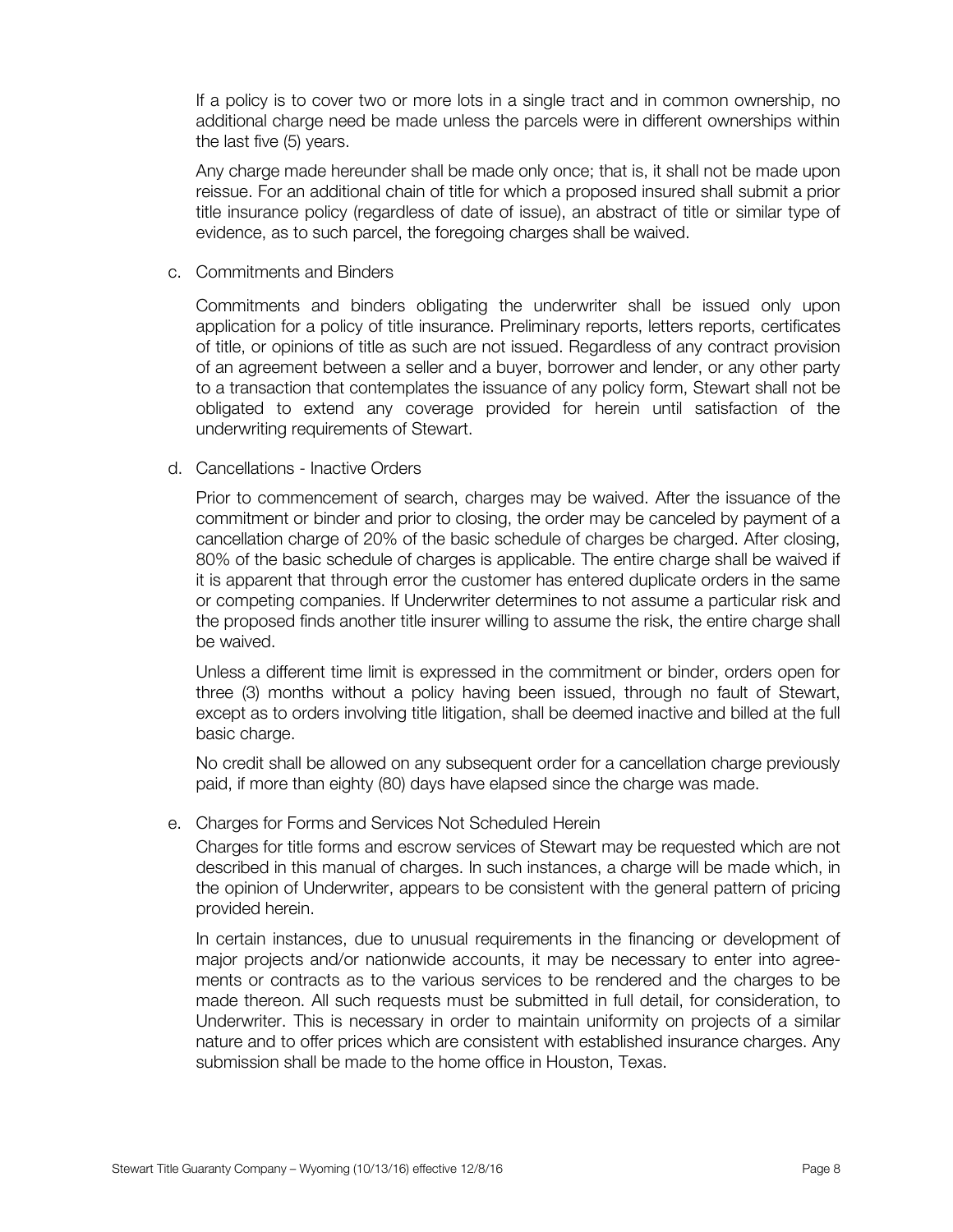f. Waiver of Rights of Subrogation

Waiver of rights of subrogation against a present or former owner or insuring such rights as may be transferred through a quit claim deed shall be subject to a surcharge of 80% of the basic schedule of charges. This sub-paragraph shall not be interpreted to include deeds from personal representative governmental entities or representatives or similar type conveyances.

#### g. Multiple Issuance of Policies with Tie-In Endorsement

An Office, Agent or Approved Attorney, if requested, and upon satisfaction of the underwriting standards of Stewart issue as part of a single transaction a single policy covering all lands that are a included in the transaction, regardless of the county, number of counties, state, number of states, country or number of countries where such lands are located or issue multiple policies with the premium allocated among the parcels and the charge, provided that all such policies contain an endorsement that ties all such policies regardless of location together as a single issuance.

For the purpose of calculating the charge for transactions involving multiple parcels issued by multiple offices, agents or approved attorneys, regardless of the locations that are part of a single transaction, the charge shall be calculated based upon the prorate portion of the total liability with the charge calculated based upon the applicable rate per thousand of liability as shown in Section B.1 herein to which shall be added the applicable additional chains of title found in Section B.4.b.

h. Abstract Retirement Credit

The abstract retirement credit shall apply when an applicant for a policy of title insurance surrenders ownership of a complete abstract of title covering all or a portion of the premises to be insured by Stewart. The issuing agent may give a credit of \$100.00. This rate is applicable regardless of the number of abstracts surrendered by the applicant.

#### 5. OWNER'S POLICIES

Unless specifically stated to the contrary in an application for title insurance, standard coverage for owner's policies will be contemplated. The charge for such policies shall be 100% of the basic schedule of charges. In the event that some or all of the standard regional exceptions from coverage are deleted upon satisfaction of Stewart's requirements, an additional charge may be applicable as is shown in Section B.2 herein.

a. Double Sale

No order will be held open to cover a double sale. When a purchaser immediately resells or holds the land in contemplation of a resale, the charge will be both upon the transaction in which the property is acquired and that in which it is resold, unless the conveyance on the resale is recorded at the same time as that in the original or unless the original transaction contemplated a tax free exchange as that term is used in the Internal Revenue Code.

b. Increase of Liability

Liability under outstanding policies may be increased, as of date of issue, as agreed between the policy issuing agent office or approved attorney and Underwriter, and the insured. Care must be exercised to determine that the policy liability represents the fair market value of the property. In no case shall an owner's policy be written for less than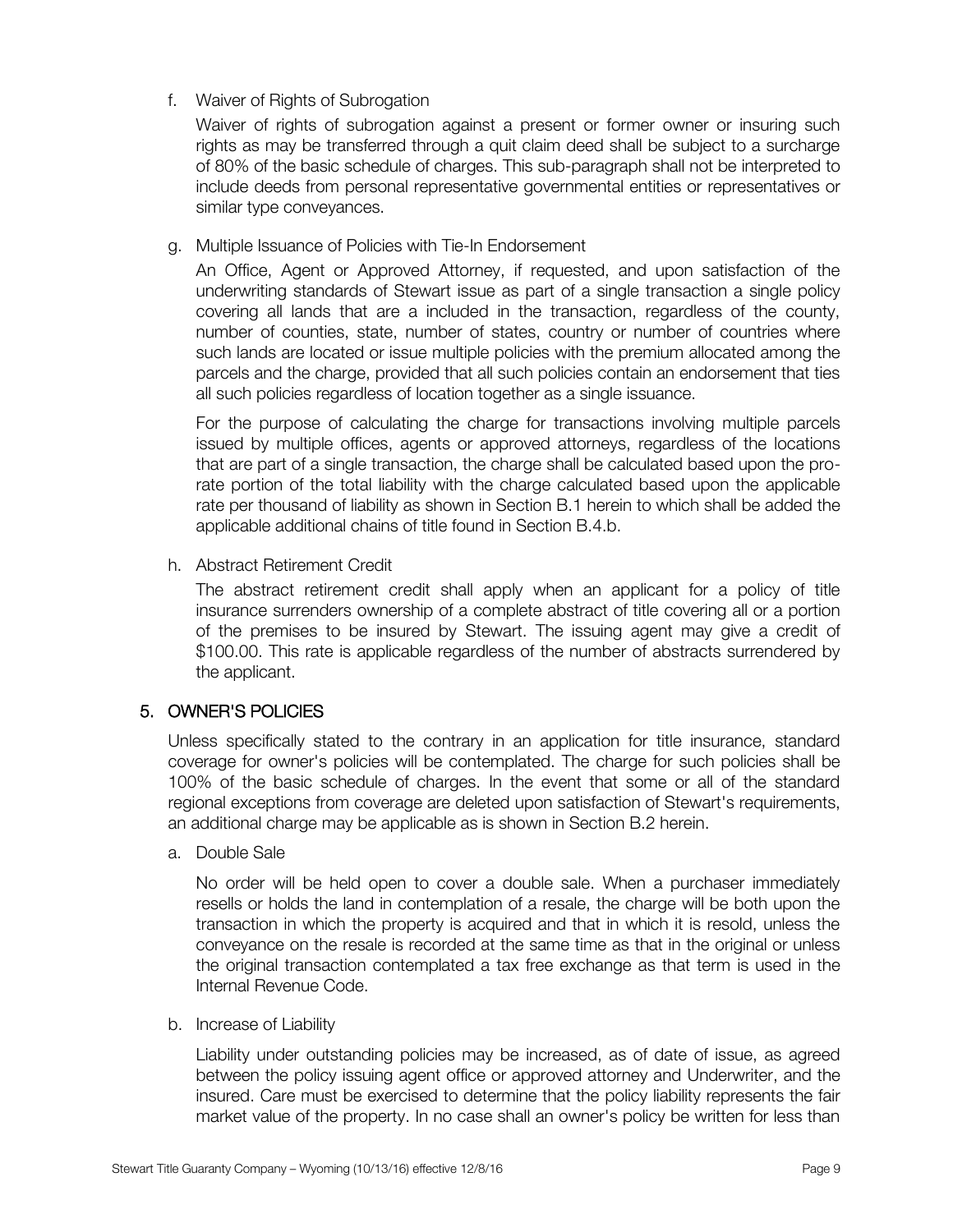the amount of the existing mortgage indebtedness, nor should any liability be assumed which is excessive. The basic charge shall be made for the increase, with a minimum charge of \$25. See CLTA endorsement 107.2.

c. Multiple Owner's Policies

Multiple owner's coverage policies covering the fee and other interests in the property will be written as a single risk but with multiple insureds requiring separately insured rights at the basic schedule of charges for the principal policy, plus 30% of the basic schedule of charges for each such additional interest ensured under a separate policy.

d. Insured Owner

An insured owner who purchases on a real estate contract may, upon fulfillment of the terms of the contract, obtain a title policy rewritten to the current effective date at the charge of 30% of the basic schedule of charges within ten years of the date of original issue otherwise the charge shall be 50% of the basic schedule of charges.

e. ALTA Homeowner's Policy of Title Insurance

The ALTA Homeowner's Policy is used on 1-4 family residential property in circumstances where adequate survey control exists, a well-established history of planning and land use control exists in the jurisdiction and no adverse history of mechanic lien losses on the insured development. If such controls do not exist or found wanting, appropriate exceptions can be added, including standard regional exceptions shown elsewhere in this manual. The charge shall be the regular charge provided for elsewhere in this manual for owner's standard coverage policies plus a surcharge of ten percent (10%) of such charge on residential land where the land is currently owner occupied and the completion of construction of the principal improvements.

#### 6. LOAN POLICIES

a. General

The charge for a Standard Coverage ALTA Loan policy is 50% of the Basic Schedule of Charges for residential land and 100% of the Basic Schedule of Charges for nonresidential/commercial land.

Under no circumstances are loan policies to be written for less than the mortgage debt unless the mortgage covers other security of which the property described in the policy is but a part. In that event, it is incumbent upon the policy issuing agent or office of the approved attorney to satisfy itself that the risk is commensurate with the value of the security so insured.

Reasonable additions to cover interest and anticipated charges may be insured as agreed upon between the applicant and Underwriter.

b. ALTA Extended Loan Policy and ALTA Short Form Residential Loan Policy One-to Four Family

The charge for an Extended Coverage ALTA Loan policy is 50% of the Basic Schedule of Charges for residential land and 100% of the Basic Schedule of Charges for nonresidential/commercial land.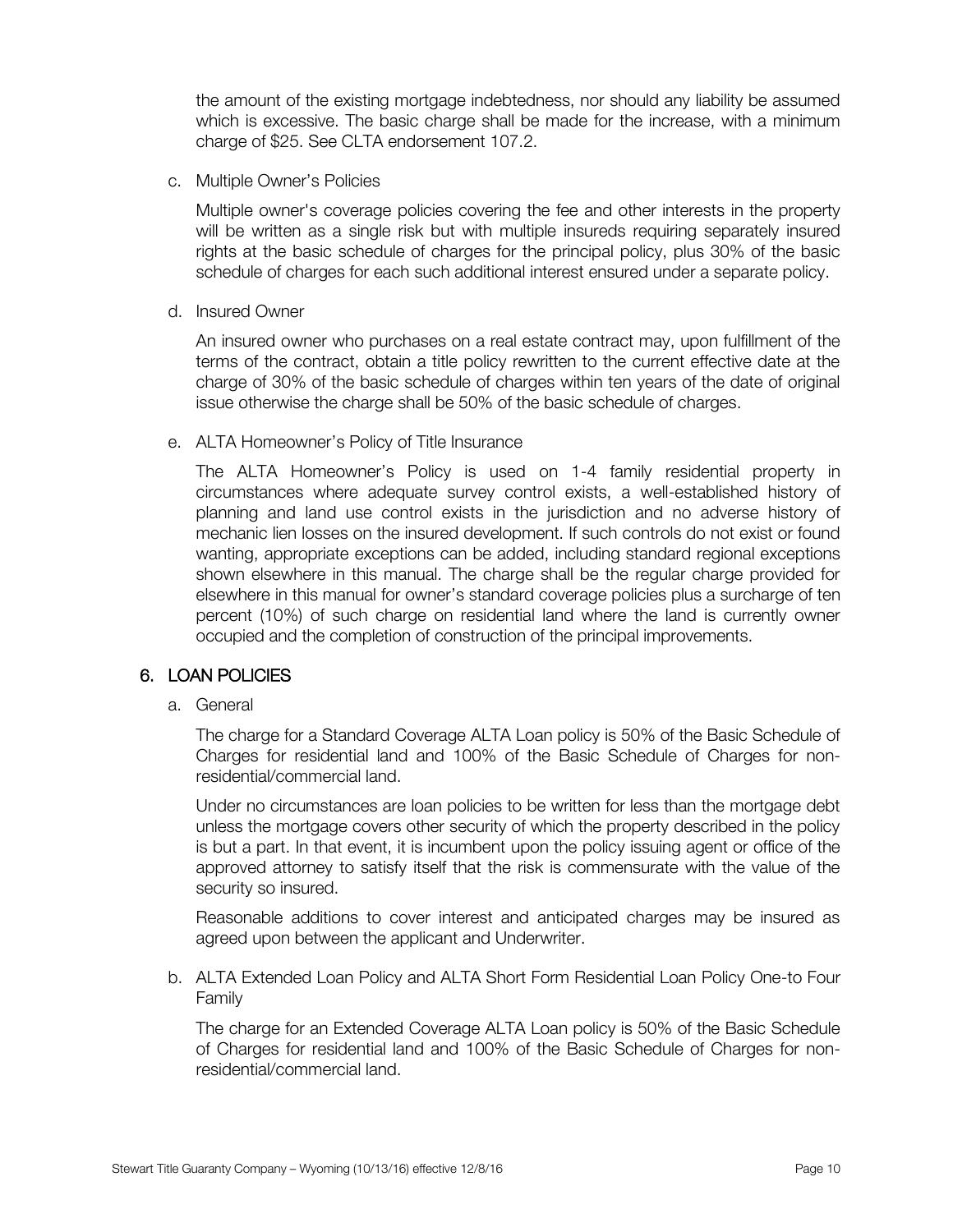This form of policy contemplates its issuance with some or all of the standard exceptions from coverage removed and additional charges may apply pursuant to Section B.2.

c. Simultaneous Coverage Policies

The charge for simultaneous coverage policies is calculated as follows:

1) One ALTA (Standard or Extended) Owners and an ALTA Standard Coverage Loan **Policy** 

When both an ALTA Owner's and ALTA Standard Coverage loan policy are written simultaneously, the charge for the loan policy shall be \$100.

2) One ALTA Owner's (Standard or Extended) and an ALTA Extended Coverage Loan **Policy** 

When both an ALTA Owner's and ALTA Extended Coverage loan policy are written simultaneously, the charge for the loan policy shall be 50% of the Basic Schedule of Charges for Residential land and 50% of the Basic Schedule of Charges for nonresidential/commercial land.

3) One ALTA (Extended or Standard) Coverage Loan Policy and One Simultaneous Standard Coverage Loan Policy

When two or more loan policies covering the same land are written simultaneously, but no owner's coverage policies, the charge shall be 100% on Commercial Land and 50% on Residential Land of the basic schedule of charges of the aggregate liability, plus \$100 for each additional loan policy issued simultaneously.

d. Construction or Temporary Loan Policies

Construction or temporary loan policies (standard coverage form) will be issued at 50% of the basic charge. Permanent loan policies will be issued within one year thereafter, or within one hundred and twenty days after completion of construction when there has been no change in ownership or where a fee policy is or has been issued on the transfer, in replacement or temporary loan policies, for the charge of 30% of the basic schedule of charges, plus the applicable charge for any increase in amount of insurance.

Such temporary or construction loans contemplate the inclusion of standard regional exceptions from coverage unless those matters can be removed based upon an inspection of the land and/or review of a survey and priority of the insured mortgage is established of record prior to the commencement of construction. Lesser coverage may be granted in those circumstances not meeting the underwriting standards of Stewart including without limiting the option herein to the addition of a pending disbursement provision with date down endorsements for periodic disbursements and limiting coverage to only those amounts disbursed by or through the insured lender.

When re-issuing a permanent policy, or in the event of the assumption of such temporary loan by a purchaser, the rules otherwise provided herein relating to re-issue rates shall be applicable to such owners or lenders policies issued following such a temporary policy.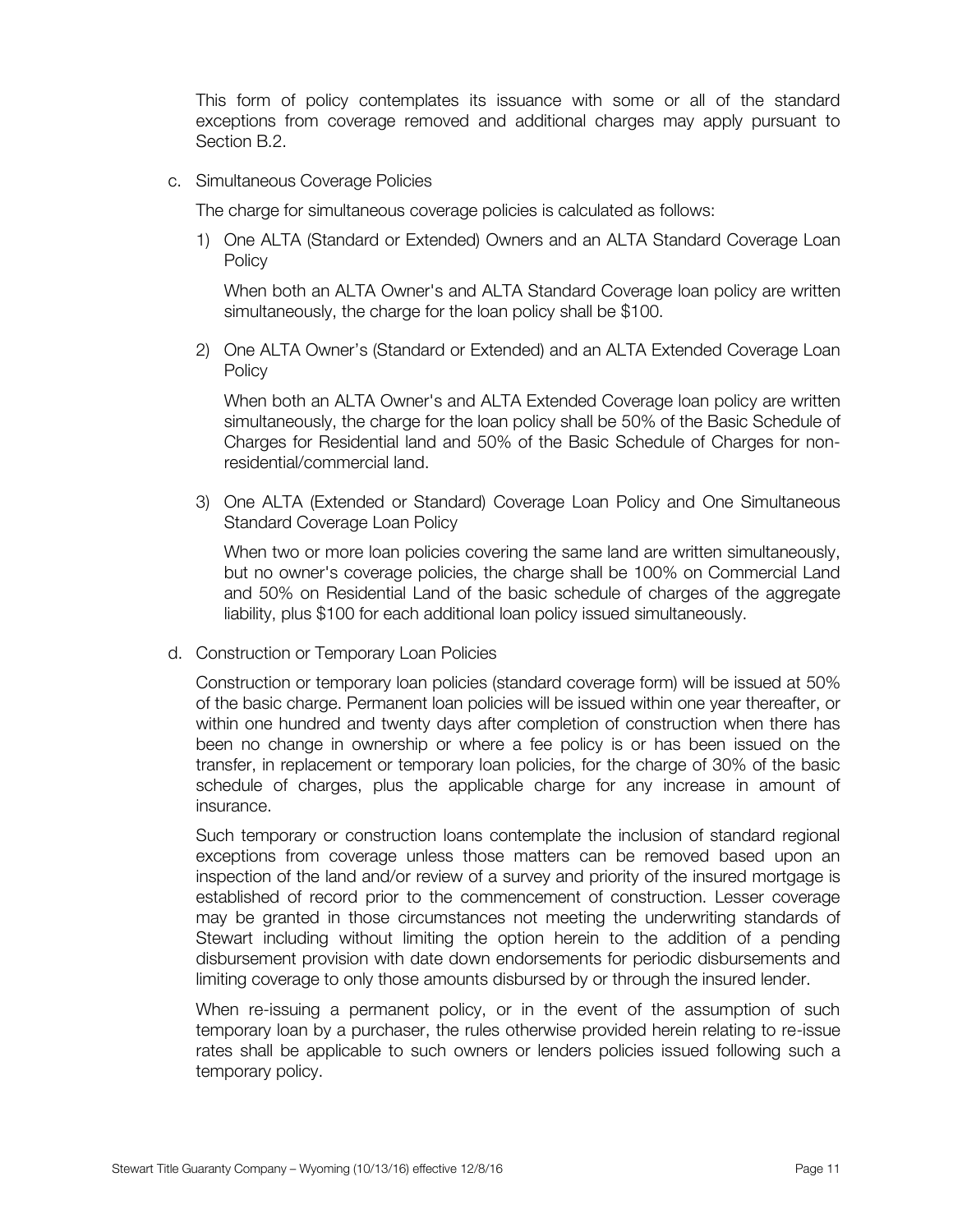- e. Future Advances, Extensions of New Mortgages, Supplemental Mortgage and/or New Mortgage to Insured Mortgagee
	- 1) Loan Policy Insuring Future Advances

When an insured mortgage provides for future advances, the charge for issuing an endorsement or a new policy insuring an additional advance or a new policy insuring an additional advance to the same mortgagor shall be the difference between the basic schedule of charges for a policy in the amount of the unpaid balance without the new advance and a policy in the amount of the unpaid balance with the new advance plus \$25. CLTA Endorsement 108.8 may be used in lieu of a new policy.

2) Unacceptable Prior Title Insurer and/or Failed Prior Insurer

When a loan policy has been written by a different title insurance underwriter, but such coverage has ceased or is no longer acceptable to the insured there under or its regulatory authorities, a new policy may be issued by Stewart upon the assignment and surrender of the prior policy at the charge of 30% of the basic schedule of charges. In such cases, the policy issuing agent, office or approved attorney shall be required to remit its underwriting fee based upon its Title Insurance Underwriting Agreement with Stewart delivering a remittance not less than an amount equal to a remittance issued on a similar policy issued currently, but for the circumstance. The policy issuing agent, office or approved attorney shall also charge \$120 for each such policy where the policy issuing agent, office of approved attorney did not issue the original policy for such different underwriter, or where no original copy of the prior policy is submitted for use by the policy issuing agent, office or approved attorney.

f. Assignment of Mortgage or Modification of Terms

When a loan policy has been issued and an assignment of the insured mortgage is made or the terms of the obligation or security are modified, a new loan policy may be issued insuring the lien of the mortgage so assigned with a current date of policy at 30% of the basic schedule of charges, with a minimum of \$50.

g. Limited Liability Policy

Upon application Stewart may issue a limited policy to an insured affording limited liability based upon a search for specific types of interests shown by the public record. The charge for this type of limited liability policy shall be \$2.00 per thousand with a minimum charge of \$50 and a maximum liability amount of \$100,000 unless prior approval is obtained from the National Legal Department. No credits for reissue, refinance or any other type of reduced charge shall be available for this type of policy.

h. STG Commercial Short Form Loan Policy

This form is like other short form policies in that it incorporates the standard policy form language and allows for identification of additional coverage endorsements on the insured land. The charge for the use of this form is the same charge as would otherwise apply for the issuance of the loan policy, together with the appropriate charge for all identified endorsements.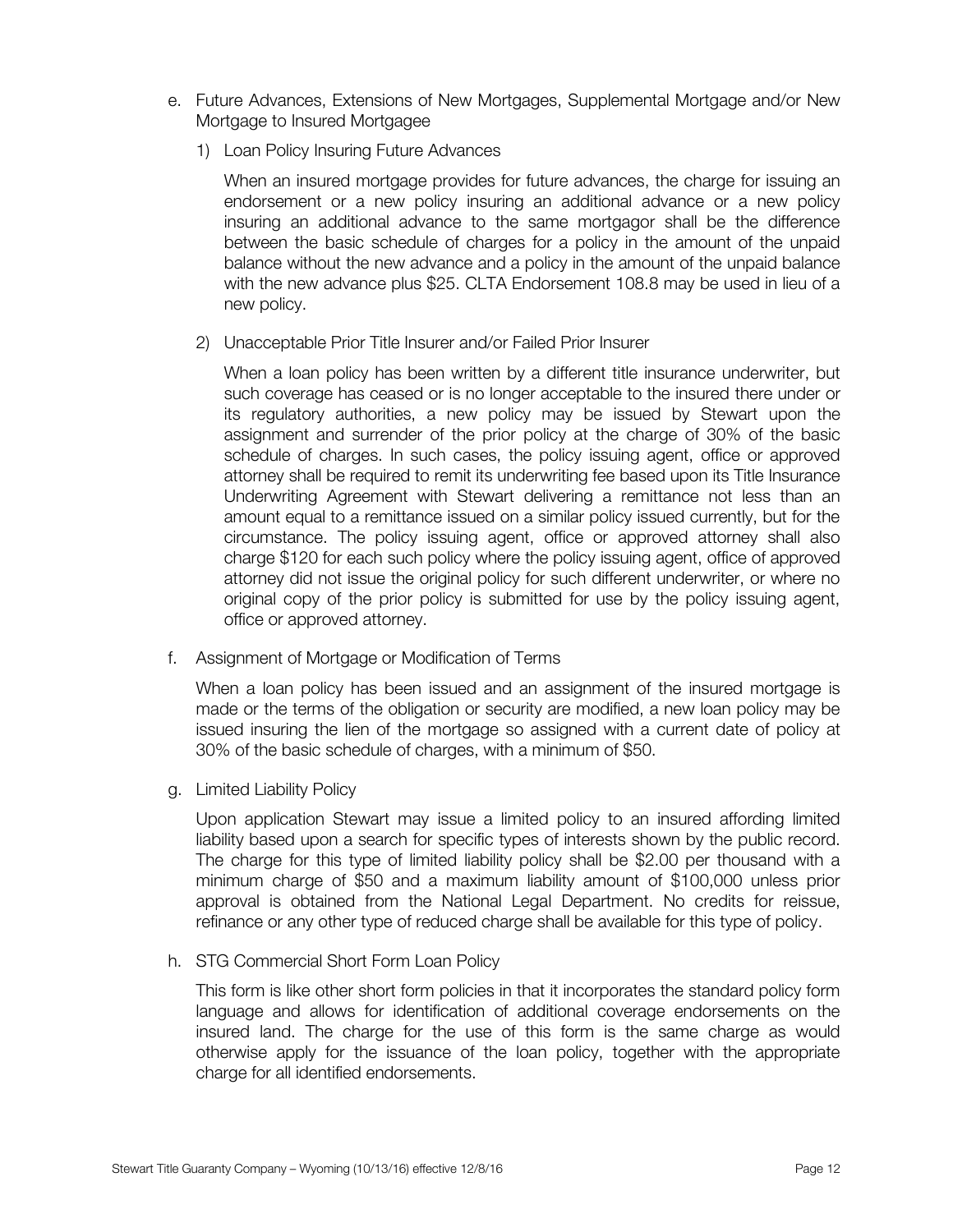i. ALTA Expanded Coverage Residential Loan Policy, ALTA Expanded Coverage Residential Loan Policy-Assessments Priority, ALTA Expanded Coverage Residential Loan Policy-Current Assessments. ALTA Short Form Expanded Coverage Residential Loan Policy, ALTA Short Form Expanded Coverage Residential Loan Policy-Assessments Priority, ALTA Short Form Expanded Coverage Residential Loan Policy-Current Assessments

The ALTA Expanded Coverage Residential Loan Policy - Assessments Priority provides additional coverage to lenders regarding lack of priority of the lien of the Insured Mortgage over the lien of certain assessments.

The ALTA Expanded Coverage Residential Loan Policy - Current Assessments provides additional coverage to lenders for certain assessments imposed at Date of Policy.

ALTA Short Form Expanded Coverage Residential Loan Policy - Assessments Priority is the Short Form version of the ALTA Expanded Coverage Residential Loan Policy. It incorporates the insuring provisions, exclusions and conditions of that ALTA policy. It provides additional coverage to lenders regarding lack of priority of the lien of the Insured Mortgage over the lien of certain assessments.

The ALTA Short Form Expanded Coverage Residential Loan Policy - Current Assessments is the Short Form version of the ALTA Expanded Coverage Residential Loan Policy. It incorporates the insuring provisions, exclusions and conditions of that ALTA policy. It provides additional coverage to lenders for certain assessments imposed at Date of Policy.

The charge for these policies, whether in long form or short form, is charged at the same price as for an ALTA Loan Policy plus a surcharge of 10% of the rate, plus any additional charges for endorsements, if any, issued separately or included in the ALTA Expanded Coverage Residential Loan Policy coverage.

j. ALTA Short Form Residential Loan Policy

The charge for the ALTA Short Form Residential Policy is the applicable basic schedule of charges plus the charge for any endorsements incorporated in the policy.

k. Stewart Master Residential Loan Policy

When an insured or proposed insured is making a home equity loan that is not a first lien or refinance of a first lien on a primary or secondary residence of a borrower, Stewart may issue the Stewart Master Residential Loan Policy, consisting of specific Schedules A and B unique to this program with an ALTA Loan Policy, 06-17-2006, or its successors, for the rate shown in the following chart:

| 'Liability                               | Charge   |
|------------------------------------------|----------|
| Up to and Including \$25,000             | \$25.00  |
| Thereafter up to and including \$250,000 | \$65,00  |
| Thereafter up to and including \$500,000 | \$125.00 |

l. ALTA Residential Limited Coverage Mortgage Modification Policy

The ALTA Residential Limited Coverage Mortgage Policy may be issued in connection with a modification of a mortgage by an institutional lender covering one-to-four residential real property or condominiums. The charge for the ALTA Residential Limited Coverage Mortgage Modification Policy shall be \$150.00. The rate shall not include any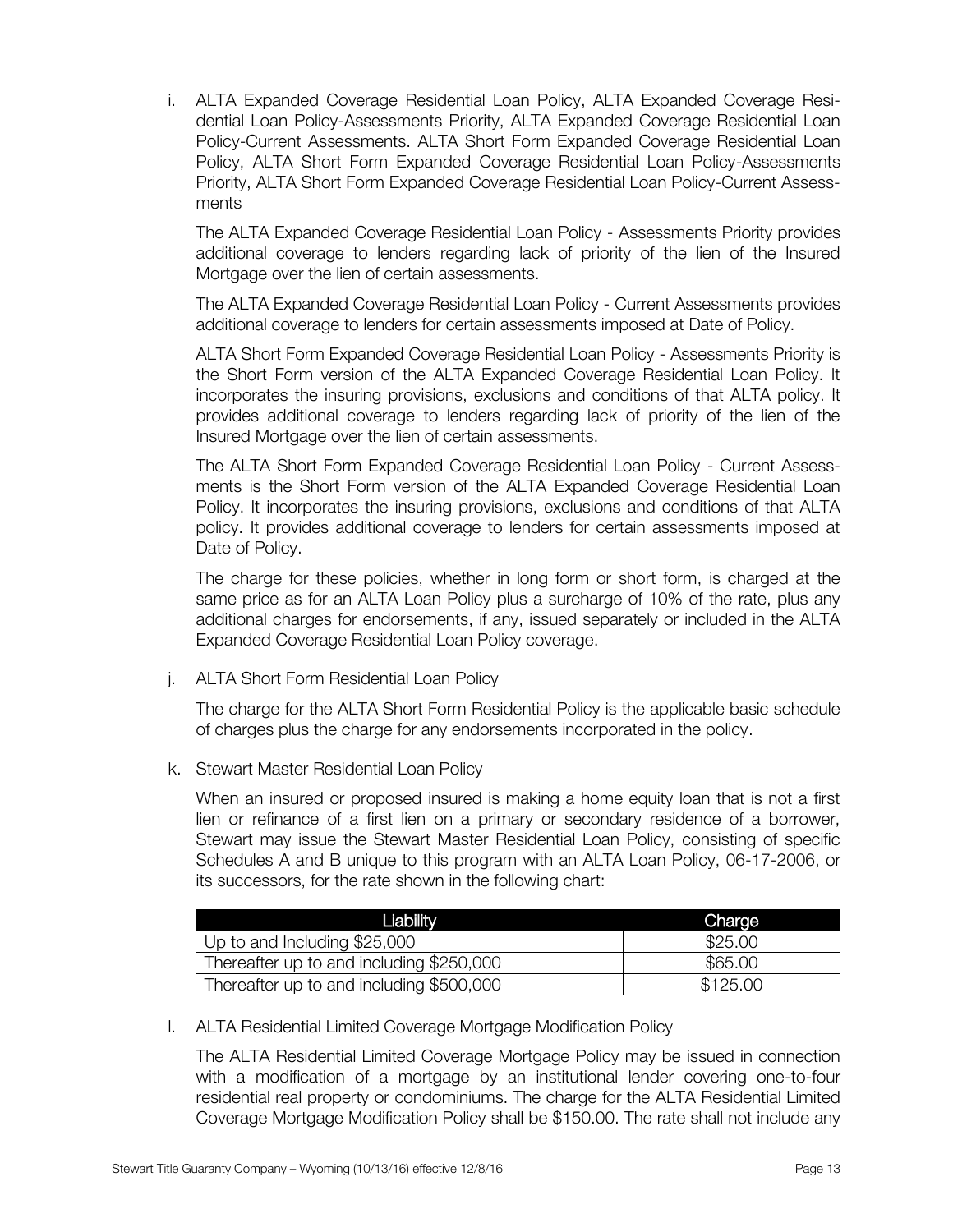charges for separate services, including abstracting or search services, or recording, that are provided to institutional lenders.

#### 7. LEASEHOLD POLICIES

Leasehold estates, where the unexpired term of the lease is for a period of 50 years or more, or where additional fee interests, either in the improvements or additional parcels are insured, shall be charged for the full value of the property.

Leasehold estates for a period less than 50 years shall be written either for the total amount of the rentals payable upon primary term of the lease (but not less than five years) or the current market value of the property.

#### 8. GUARANTEES AND OTHER INSURANCE PRODUCTS

#### a. Guarantees

Guarantees shall be generally written with standard exceptions from coverage as are used for owner's policies. Such exceptions from coverage may be deleted upon payment of the charges shown in Section B.2, herein, if risk exists to Stewart based upon the type of guarantee and the coverage unique to the form used. Deletion of exception to coverage relating to mechanic's liens shall not be generally acceptable in most forms of guarantee contemplated herein and shall only be made with specific approval of Underwriter, and the charge shall be calculated by such office with a minimum fee of 50% of the basic schedule of charges and a maximum fee of 200% of the basic schedule of charges.

1) Foreclosure Guarantee

The charge for the foreclosure guarantee shall be 80% of the basic charge for a policy in an amount equivalent to the total amount of indebtedness remaining secured under the mortgage, provided that the minimum charge for such guarantee shall be \$120. For special owner's charge, see Section B.5.

2) Litigation Guarantee

The charge for the litigation guarantee shall be 100% of the basic charge with a minimum charge of \$120. For special owner's charge, see Section B.5.

3) Other Guarantees

The charge for guarantees utilizing the Stewart Guarantee form 1578/2222, to include Chain of Title Guarantee, Mechanic Lien Guarantee, Judgment & Tax Lien Guarantee, Personal Property Encumbrance Guarantee, Lot Book Guarantee, Property Search Guarantee, Subdivision Guarantee, Combination Guarantee, Plant Information Guarantee, Mining Claim Guarantee, Recorder's Index Guarantee, Planning Commission Notice Guarantee and Patent Mineral Reservation Guarantee shall be not less than \$75.00, \$500.00 maximum, for a limited search of the public records of subdivided lands or sectional lands where the policy issuing agent has a prior title insurance policy, or \$120.00 for a search of sectional lands and mining claims. Additional parcel searching charges shall be made at the rate of \$75.00 for each additional parcel. The guarantees contemplated here in shall be deemed to include within the minimum fees referred to in this section \$1,000 of liability, thereafter the liability for such guarantees shall be computed at 50% of the basic schedule of charges.

The guarantees contemplated by this section involve a limited search of the public records and generally for specific types of interests. The references in this section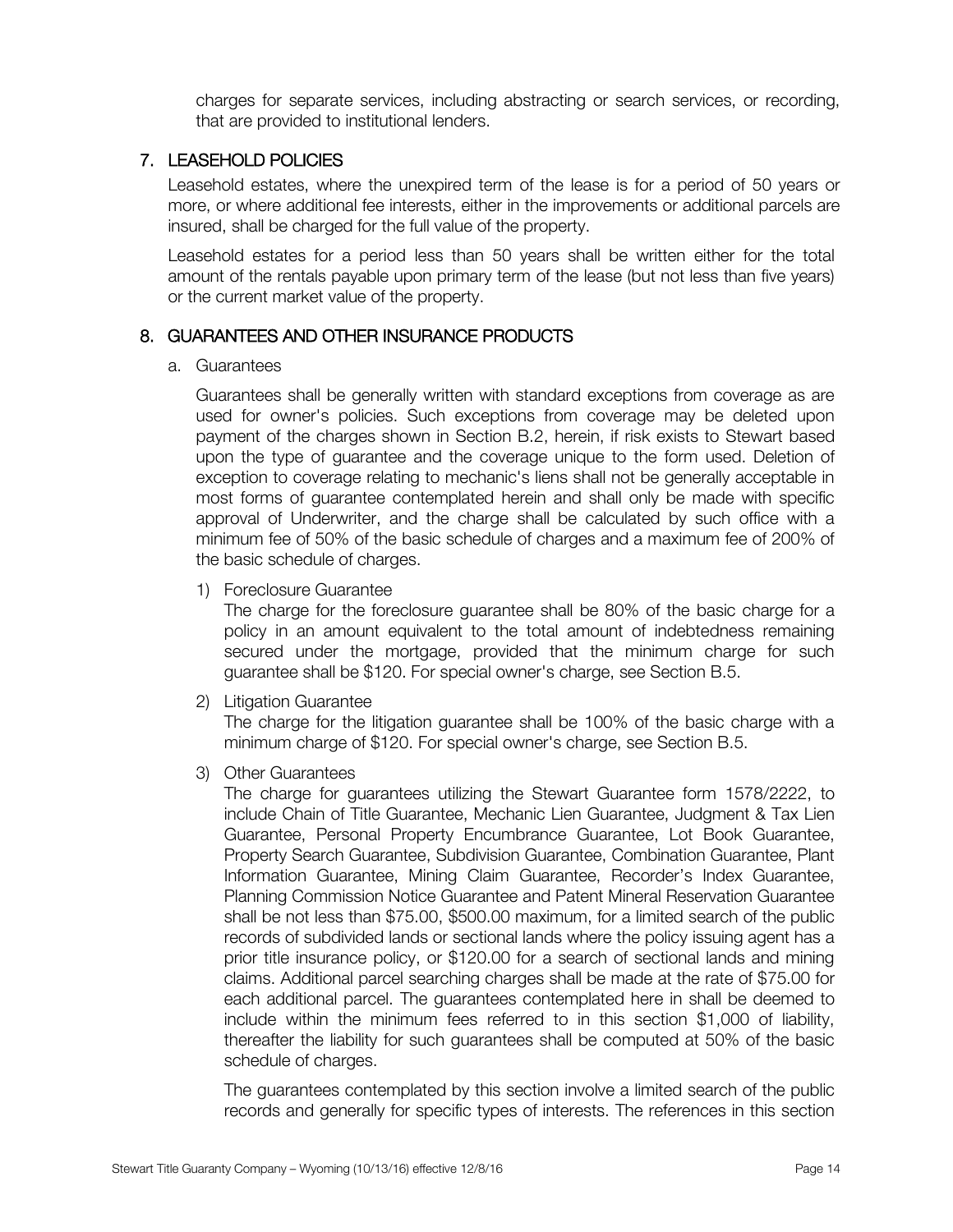to general exceptions from coverage or their removal in most cases is not applicable.

4) Modification Guarantee

The Modification Guarantee may be issued in connection with a modification of a mortgage by an institutional lender covering one-to-four residential real property only if the order, applicable legal description or address, and names of parties to the modification for issuance are placed and communications sent electronically through websites or other electronic communications to locations explicitly designated by Stewart Title Guaranty Company for placement or orders for the Modification Guarantee. The Modification Guarantee may be modified and extended by one or more continuations or down dates.

The rate for the Modification Guarantee shall be \$150.00. The rate for each continuation or down date shall be \$25.00. The rate shall not include any charges for separate services, including abstracting or search services, or recording, that are provided to institutional lenders.

b. Article 9 Comprehensive Plus Policy of Title Insurance

#### AMOUNT OF INSURANCE: BASIC RATES (for amount of insurance in excess of prior bracket of liability)

| Per Thousand |
|--------------|
|              |
|              |
|              |
|              |
|              |
|              |
|              |
|              |

All rates reflect the premium rate for the Article 9 Comprehensive Plus Policy, and do not include cost for reinsurance required by the insured, UCC searches, UCC preparation costs, and UCC filings charges and fees. Any order for the Article 9 Comprehensive Plus Policy must be placed and communications must be sent through websites or other electronic communications locations designated by Stewart Title Guaranty Company for placement and receipt of order for the Article 9 Comprehensive Plus Policy.

#### SIMULTANEOUS RATE

If an Article 9 Comprehensive Plus Policy of Title Insurance (Owner's) is issued simultaneously with an Article 9 Comprehensive Plus Policy of Title Insurance (Lender's) the rate shall be the Basic Rate for the Amount of Insurance for the policy with the larger amount of insurance, plus \$500 for the additional policy.

#### MIXED COLLATERAL TRANSACTIONS

In transactions of any amount where both personal property and real property secure the same indebtedness, and Stewart Title Guaranty Company policies are simultaneously issued on both the real property and personal property, the rate for the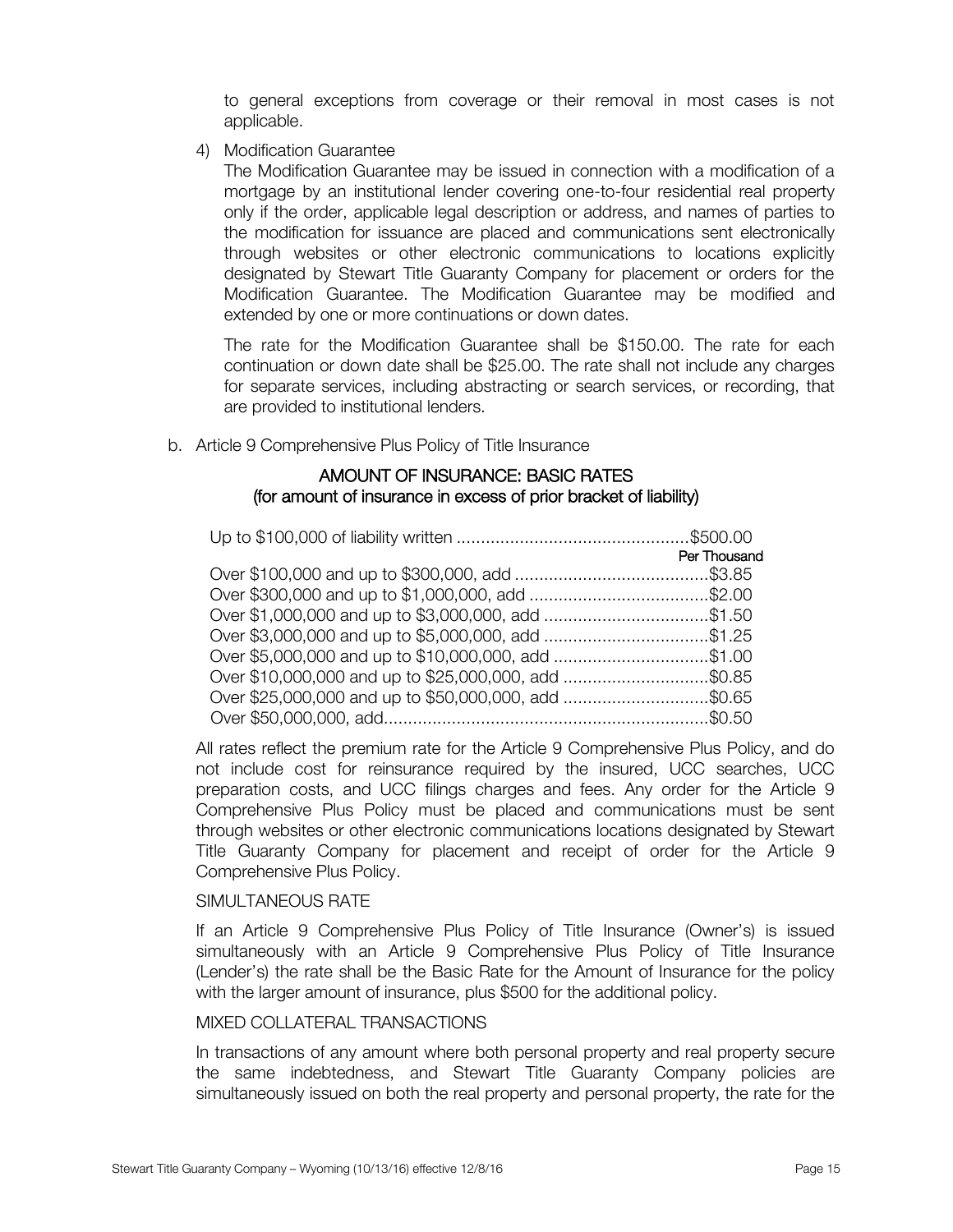Article 9 Comprehensive Plus Policies shall be 90 % of the applicable rate, but in no event less than \$500 for each policy.

#### 9. HUD RESALE BINDER CHARGE

A Department of Housing and Urban Development (HUD) resale binder shall be available for use in Wyoming under the following circumstances. When the Secretary of Housing requests a binder or endorsement to a commitment for title insurance which provides that the insurer agrees to issue an owner's policy to the Secretary or the Secretary's designee (buyer/purchaser/grantee) within two years, the charge for the HUD binder or endorsement shall be 70% of the basic schedule of charges. The charge for issuance of the owner's policy to the Secretary of State's designee shall be 70% of the basic schedule of charges for a liability amount not exceeding the binder (or endorsed commitment amount). Any increase in the liability amount of the final policy shall be at full charge in the applicable bracket of the schedule.

If a trustee's sale guarantee has been issued in support of foreclosing or accepting a deed in lieu of foreclosure, the above referenced binder-policy charge shall be 50% of the charge for the binder or endorsement to the commitment and 50% of the charge for the policy when issued within the two year period.

This resale binder charge shall be available to all lenders under the same circumstances and in the same manner as it is available to HUD.

#### 10. MULTIPLE PARCELS OR SUBDIVIDER'S CHARGES

The charge shall be fifty percent (50%) of the basic schedule of charges for title insurance insuring purchases to or from developers or subdividers of any commercial, industrial and/or residential properties. This rate applies to Policies provided by or obtained by a developer, contractor or subdivider who owns or intends to divide three (3) or more lots or units of occupancy, all of which are being developed for sale as separate lots or separate individual units of occupancy. This rate applies to properties that are vacant land or following the completion of construction.

#### 11. REISSUE CHARGES, CREDITS, AND ADDITIONAL FEES

a. Reissue Charges

Upon delivery of a prior owner's and/or loan policy issued by Stewart or another title insurer, the following charges shall be made:

1) When an owner and/or lender has been insured within the specified period, a reissue charge shall be made on the new liability to be insured at the following charge:

Owner's Policy: Within three (3) years of such prior policy at 70% of the basic schedule of charges.

Loan Policy: Within five (5) years of such prior policy at fifty percent (50%) of the basic schedule of charges. Applicable to policies on Commercial Land only.

Such charges may be given each time that insurance is sought notwithstanding the fact that the previous transaction qualified for this or a similar charge.

Charges for simultaneous issues for other policies shall be as set out elsewhere.

2) When a guarantee has been issued within two (2) years prior thereto, a reissue charge of sixty percent (60%) of the basic schedule of charges is available.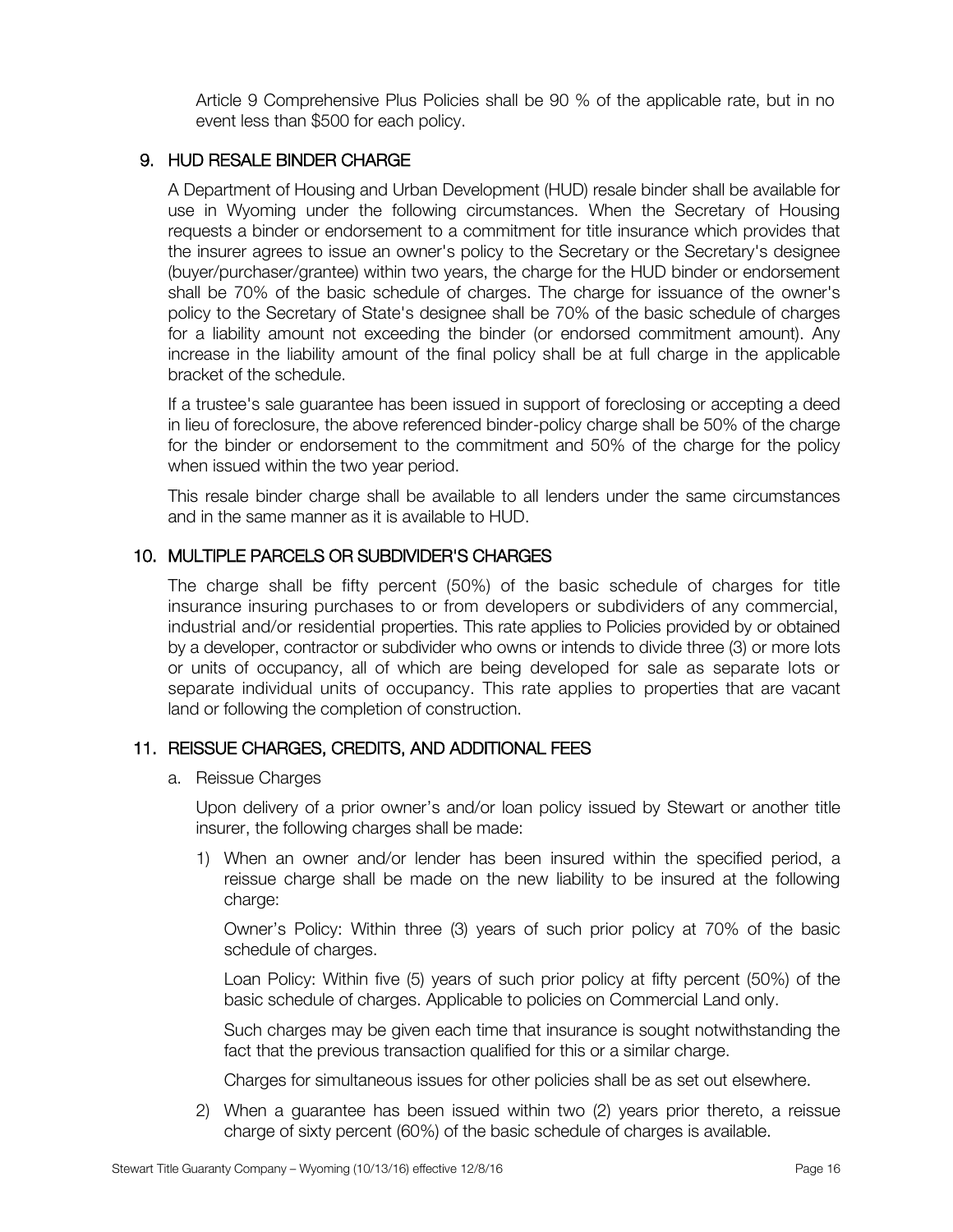b. Excess Reinsurance Charges

When a transaction is contemplated that has a liability that exceeds the single risk retention limit of Stewart Title Guaranty Company as may be established from time to time, the issuing office shall charge the cost of reinsurance that is a) required by a proposed insured at a lower limit than that established by Stewart or by statute, b) in excess of \$0.35 per thousand, c) all of the above.

In an event where the new policy is for a greater amount than the previous policy, the policy issuing agent, office or approved attorney shall add to such amount a charge for new insurance which shall be calculated by computing the difference between the charge that Stewart would make for such policy found in the basic schedule of charges and the charge for the new policy taken from the basic schedule of charges.

## 12. LIST OF FORMS

a. Policy Forms:

The following policies are available unless shown hereafter as withdrawn from current usage by Stewart, such withdrawn policy forms shall only be used upon the approval of the National Legal Department, Houston:

| Form Name                                                                           | Date    | Form                       |
|-------------------------------------------------------------------------------------|---------|----------------------------|
| STG Commercial Short Form Loan Policy                                               | 2001    | Number<br>9821/9822        |
| ALTA Homeowner's Policy of Title Insurance                                          | 12/2/13 | O-9581/9281                |
| ALTA Residential Limited Coverage Jr Loan Policy                                    | 8/1/12  | M-9283                     |
| ALTA Short Form Residential Limited Coverage Junior<br>Loan Policy                  | 4/2/13  | M-9150                     |
| Home Equity Policy (H.E.P.)                                                         | 1/1994  | M-9945/9735                |
| <b>ALTA Owner's</b>                                                                 | 6/17/06 | O-9401/9301                |
| <b>ALTA Loan</b>                                                                    | 6/17/06 | M-9402/9302                |
| ALTA Expanded Coverage Residential Loan Policy                                      | 12/2/13 | M-9582/9282                |
| ALTA Expanded Coverage Residential Loan Policy -<br>Assessments Priority            | 4/2/15  | M-9221                     |
| ALTA Expanded Coverage Residential Loan Policy -<br><b>Current Assessments</b>      | 4/2/15  | M-9222                     |
| ALTA Short Form Expanded Coverage Residential<br>Loan Policy                        | 7/26/10 | U-9552/9252                |
| ALTA Short Form Expanded Coverage Residential<br>Loan Policy - Assessments Priority | 4/2/15  | U-9223                     |
| ALTA Short Form Expanded Coverage Residential<br>Loan Policy - Current Assessments  | 4/2/15  | U-9224                     |
| ALTA Short Form Residential Loan Policy                                             | 12/3/12 | U-9232/9132                |
| ALTA Short Form Residential Loan Policy - Current<br>Violations                     | 4/2/15  | U-9225                     |
| <b>ALTA US Policy</b>                                                               | 12/3/12 | O-9131                     |
| <b>ALTA Limited Pre-Foreclosure Policy</b>                                          | 12/3/12 | M-9133                     |
| STG Article 9 Comprehensive Plus Policy of Title<br>Insurance                       |         | M-9804/9555<br>O-9803/9554 |
| ALTA Residential Limited Coverage Mortgage<br><b>Modification Policy</b>            | 12/1/14 | 9274                       |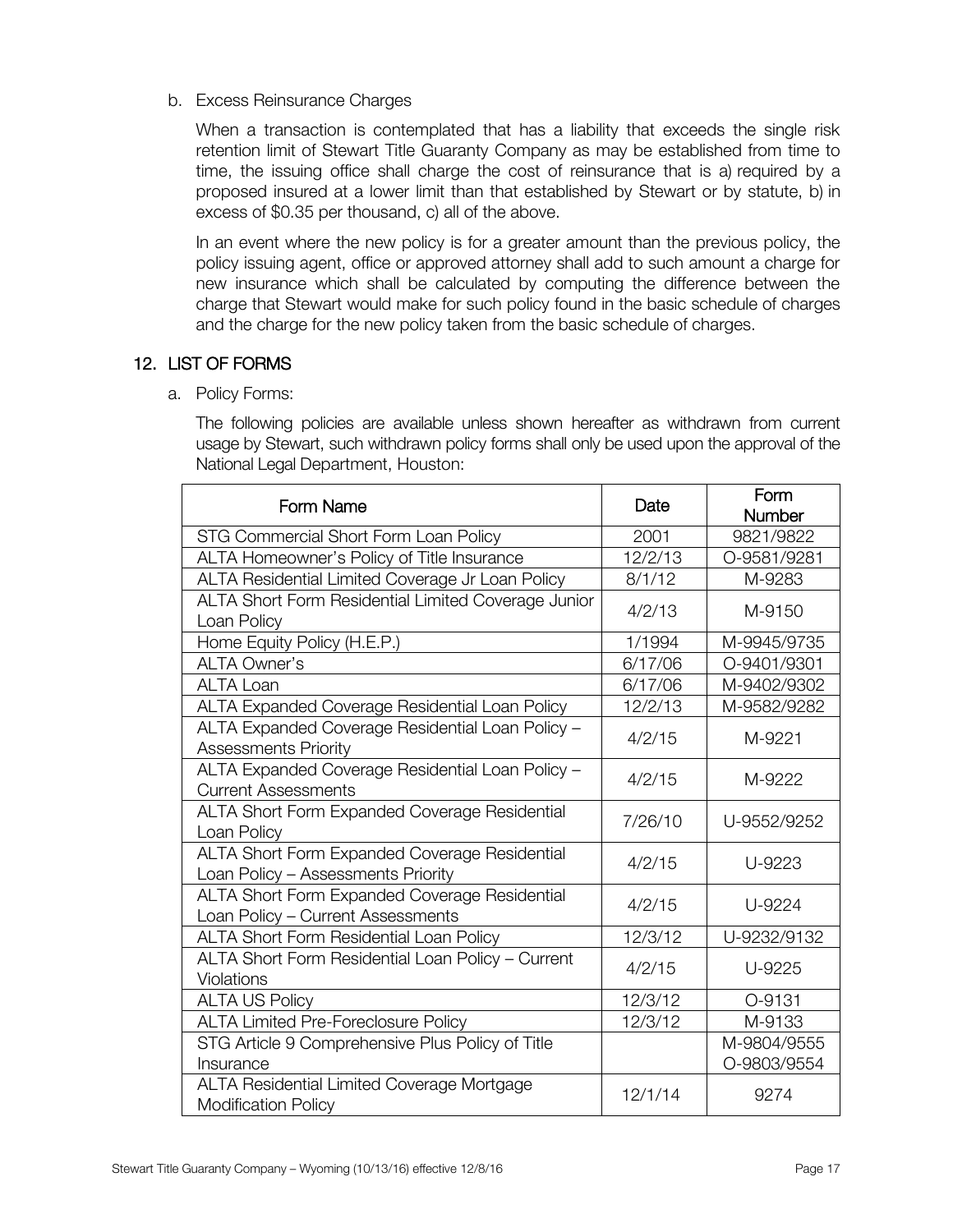#### b. Guarantee Forms:

| Form Name                                | Date   | <b>Form</b><br>Number |
|------------------------------------------|--------|-----------------------|
| Guarantee                                | 6/6/92 | G-1578/2222           |
| Modification Guarantee & Schedules A & B |        | G-9496/9396           |

#### c. Commitment Forms:

| Form Name                                  | Date     | Form<br>Number |
|--------------------------------------------|----------|----------------|
| <b>ALTA Commitment for Title Insurance</b> | 6/17/06  | 004-UN         |
| ALTA Plain Language Commitment             | 6/17/06  | 245            |
| <b>ALTA Short Form Commitment</b>          | 10/16/08 | 006-UN         |
| <b>ALTA Commitment for Title Insurance</b> | 8/1/16   | 008-UN         |

#### 13. STANDARD EXCEPTIONS FROM COVERAGE

The policy or policies to be issued will contain exceptions to the following unless any of these exceptions are disposed of to the satisfaction of Underwriter.

- a. Taxes or assessments which are not shown as existing liens by the records of any taxing authority that levies taxes or assessments on real property or by the Public Records. Proceedings by a public agency which may result in taxes or assessments, or notices of such proceedings, whether or not shown by the records of such agency or by public record.
- b. Any facts, rights, interests, or claims which are not shown by the Public Records, but which could be ascertained by an inspection of the Land or by making inquiry of persons in possession thereof.
- c. Easements, liens, or encumbrances, or claims thereof, which are not shown by the Public Records.
- d. Any encroachment, encumbrance, violation, variation, or adverse circumstance affecting the Title that would be disclosed by an accurate and complete land survey of the Land and not shown by the Public Records.
- e. (1) Unpatented mining claims; (2) reservations or exceptions in patents or in Acts authorizing the issuance thereof; (3) water rights, claims, or title to water, whether or not the matters excepted under (1), (2), or (3) are shown by the public records.
- f. Any lien or right to a lien for services, labor, or material heretofore or hereafter furnished, imposed by law and not shown by the Public Records.

#### C. ENDORSEMENTS

The charges noted in this section are minimum, all charges for inspections, additional searching and examinations, processing, and additional risk incurred shall be at such charges as is determined by the policy issuing office, agent or approved attorney.

Endorsements that clarify or add definition to the existing coverages without incurring additional coverage, waiving defenses without incurring additional liability and similar types of endorsement shall be added at no additional charge.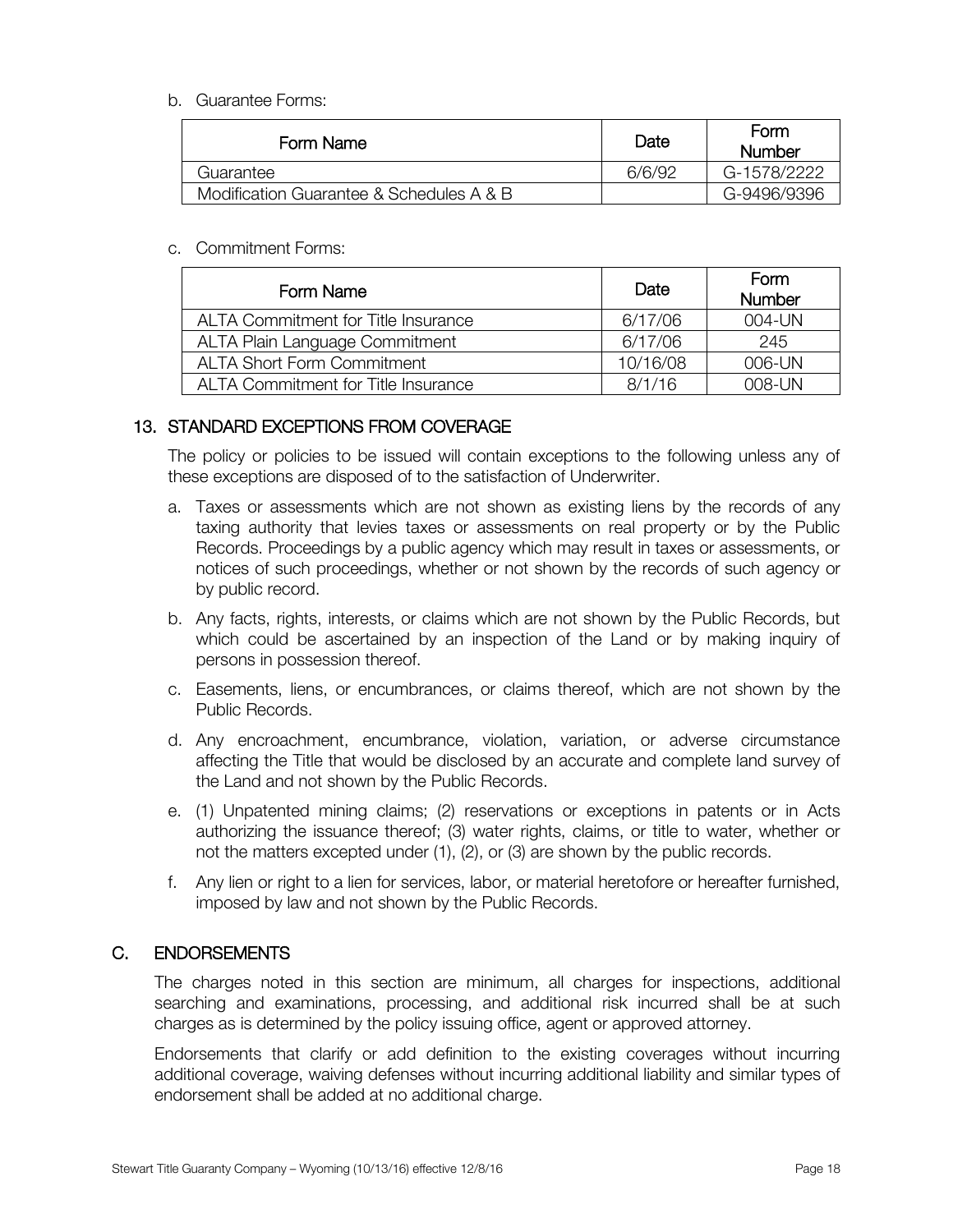In no event shall the charges shown supersede the amounts shown elsewhere herein for extended policies.

Whenever multiple forms of endorsements are being issued where similar coverages exist or where the underwriting review is similar, the policy issuing agent, office or approved attorney shall make a single charge for such endorsements with the minimum fee being the fee charged for the singularly largest charge herein to which shall be added \$20 for each such additional endorsement or the minimum charge shown, whichever is higher. Included within the meaning of this provision are circumstances where an insured lender may require a general endorsement and then specific assurances with regard to the same matters, an owner requiring extended coverage and specific assurances with regard to the survey, and similar circumstances.

Special or corrective endorsements based upon filed endorsements may also be issued. Additional endorsements for special or unusual risks that are requested by the insured and acceptable to Underwriter may be issued and charged for at a price agreed upon by Underwriter and the insured.

For the charges for CLTA endorsements, please refer to the endorsement chart hereafter.

| <b>ALTA</b><br><b>Series</b> | Description                                                                                  | Charge                                                                                                                     |
|------------------------------|----------------------------------------------------------------------------------------------|----------------------------------------------------------------------------------------------------------------------------|
| ALTA <sub>1</sub>            | <b>Street Assessments</b>                                                                    | 10% of Basic Charge; \$15 min; \$100<br>max                                                                                |
| ALTA <sub>3</sub>            | Zoning                                                                                       | 10% of Basic Charge; \$150 min                                                                                             |
| ALTA 3.1                     | Zoning-Completed Structure                                                                   | 20% of Basic Charge; \$150 min                                                                                             |
| ALTA 3.2                     | Zoning-Land Under Development                                                                | 20% of Basic Charge; \$150 min                                                                                             |
| ALTA 4                       | Condominium                                                                                  | 2% of Basic Charge, \$20 min                                                                                               |
| ALTA 4.1                     | Condominium                                                                                  | 2% of Basic Charge, \$20 min                                                                                               |
| ALTA <sub>5</sub>            | Planned Unit Development                                                                     | 2% of Basic Charge, \$20 min                                                                                               |
| ALTA <sub>5.1</sub>          | Planned Unit Development                                                                     | 2% of Basic Charge, \$20 min                                                                                               |
| ALTA <sub>6</sub>            | Variable Rate Mortgage                                                                       | \$25                                                                                                                       |
| ALTA <sub>6.2</sub>          | Variable Rate Mortgage-Negative<br>Amortization                                              | \$25                                                                                                                       |
| ALTA <sub>7</sub>            | Manufactured Housing Unit                                                                    | \$50                                                                                                                       |
| ALTA <sub>7.1</sub>          | Manufactured Housing Unit-Conversion;<br>Loan                                                | \$50                                                                                                                       |
| ALTA 7.2                     | Manufactured Housing Unit-Conversion;<br>Owner                                               | \$50                                                                                                                       |
| ALTA 8.1                     | Environmental Protection Lien                                                                | No charge for 1 to 4 family residential<br>with ext policy, 20% for other residential<br>structures with min of \$50       |
| ALTA 8.2                     | Commercial Environmental Protection Lien                                                     | \$50                                                                                                                       |
| ALTA <sub>9</sub>            | Restrictions, Encroachments, Minerals                                                        | No charge for 1 to 4 family residential<br>with ext policy, 2% for other residential<br>structures with min of \$20        |
| ALTA 9.1                     | Restrictions, Encroachments, Minerals -<br>Owner's - Unimproved Land (Same as<br>CLTA 100.9) | No charge with a 1 to 4 family residential<br>owner's policy if issued with extended<br>coverage. Otherwise, 2%, \$20 min. |
| ALTA 9.2                     | Restrictions, Encroachments, Minerals -<br>Owner's - Improved Land (Same as CLTA<br>100.10   | No charge with a 1 to 4 family residential<br>owner's policy if issued with extended<br>coverage. Otherwise, 2%, \$20 min. |

#### 1. American Land Title Association (ALTA) Endorsements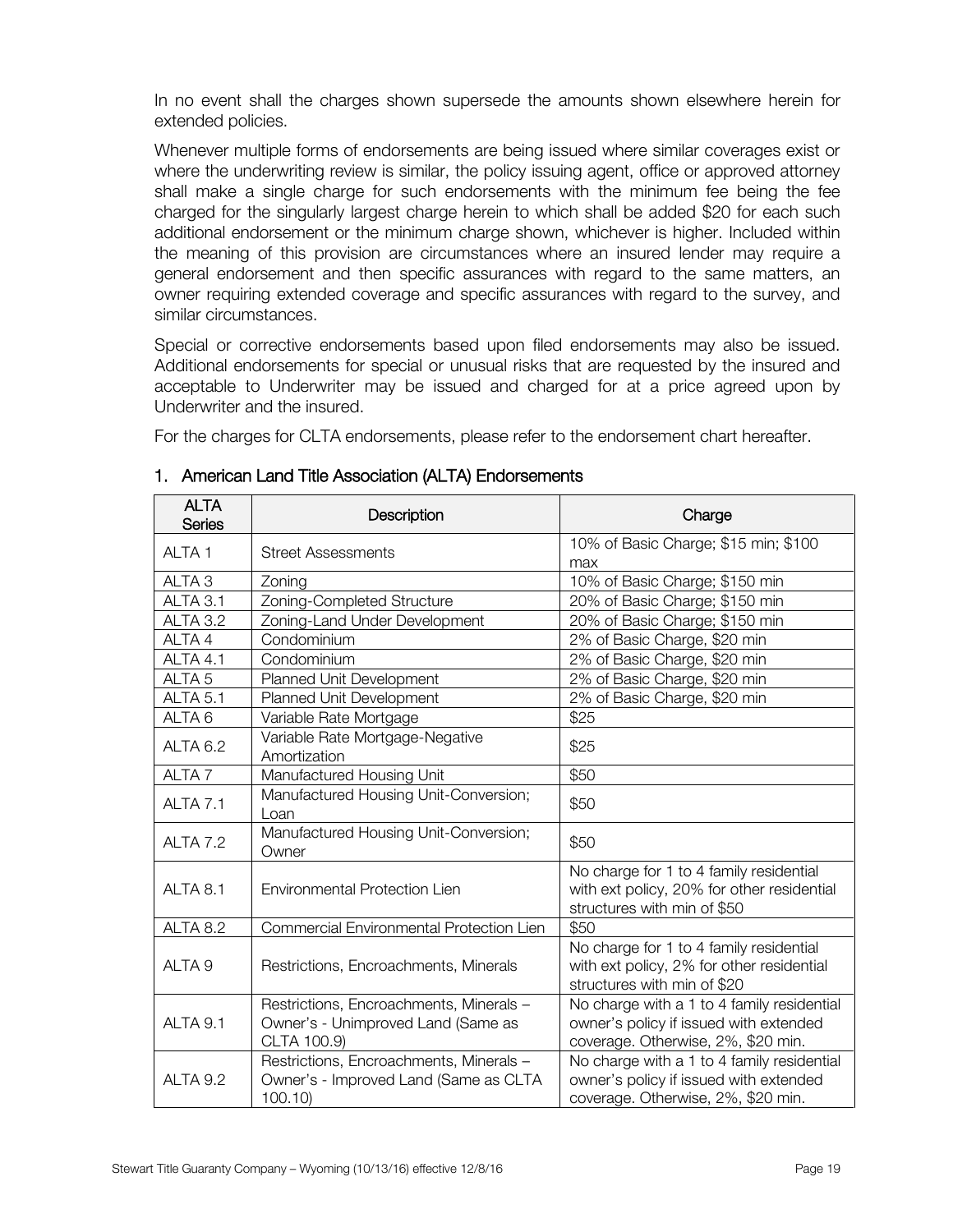| <b>ALTA</b><br><b>Series</b> | Description                                                                          | Charge                                                                                                                     |
|------------------------------|--------------------------------------------------------------------------------------|----------------------------------------------------------------------------------------------------------------------------|
| ALTA 9.3                     | Restrictions, Encroachments, Minerals                                                | No charge with a 1 to 4 family residential<br>loan policy if issued with extended<br>coverage. Otherwise, 2%, \$20 min.    |
| ALTA 9.6                     | Private Rights - Loan Policy                                                         | No charge with a 1 to 4 family residential<br>loan policy if issued with extended<br>coverage. Otherwise, 2%, \$20 min.    |
| ALTA 9.6.1                   | Private Rights - Current Assessments -<br>Loan Policy                                | No charge with a 1 to 4 family residential<br>loan policy if issued with extended<br>coverage. Otherwise, 2%, \$20 min.    |
| ALTA 9.7                     | Restrictions, Encroachments, Minerals -<br>Land Under Development - Loan Policy      | No charge with a 1 to 4 family residential<br>loan policy if issued with extended<br>coverage. Otherwise, 2%, \$20 min.    |
| ALTA 9.8                     | Covenants, Conditions, and Restrictions -<br>Land Under Development - Owner's Policy | No charge with a 1 to 4 family residential<br>owner's policy if issued with extended<br>coverage. Otherwise, 2%, \$20 min. |
| ALTA 9.9                     | Private Rights - Owner's Policy                                                      | No charge with a 1 to 4 family residential<br>owner's policy if issued with extended<br>coverage. Otherwise, 2%, \$20 min. |
| <b>ALTA 9.10</b>             | Restrictions, Encroachments, Minerals -<br>Current Violations - Loan Policy          | No charge with a 1 to 4 family residential<br>loan policy is issued with extended<br>coverage. Otherwise, 2%, \$20 min.    |
| ALTA 10                      | Assignment                                                                           | 15% of Basic Charge, \$30 min                                                                                              |
| <b>ALTA 10.1</b>             | Assignment & Date Down                                                               | 20% of Basic Charge, \$35 min                                                                                              |
| ALTA <sub>11</sub>           | Mortgage Modification                                                                | 10% of Basic Charge, \$25 min                                                                                              |
| <b>ALTA 11.1</b>             | Mortgage Modification with Subordination                                             | 10% of Basic Charge, \$25 min                                                                                              |
| <b>ALTA 11.2</b>             | Mortgage Modification with Additional<br>Amount of Insurance                         | 10% of Basic Charge, \$25 min PLUS<br>Basic Charge for increased liability                                                 |
| ALTA <sub>12</sub>           | Aggregation                                                                          | \$50                                                                                                                       |
| <b>ALTA 12.1</b>             | Aggregation - State Limits                                                           | \$50                                                                                                                       |
| ALTA <sub>13</sub>           | Leasehold-Owner's                                                                    | No charge                                                                                                                  |
| <b>ALTA 13.1</b>             | Leasehold-Loan                                                                       | No charge                                                                                                                  |
| ALTA 14                      | Future Advance-Priority (with and without<br>MML)                                    | 10% of Basic Charge; \$50 min                                                                                              |
| <b>ALTA 14.1</b>             | Future Advance-Knowledge (with and<br>without MML)                                   | \$50                                                                                                                       |
| <b>ALTA 14.2</b>             | Future Advance-Letter of Credit (with and<br>without MML)                            | \$50                                                                                                                       |
| <b>ALTA 14.3</b>             | Future Advance-Reverse Mortgage (with<br>and without MML)                            | \$50                                                                                                                       |
| ALTA 15                      | Nonimputation-Full Equity Transfer                                                   | 10% of Basic Charge                                                                                                        |
| <b>ALTA 15.1</b>             | Nonimputation-Additional Insured                                                     | 25% of Basic Charge                                                                                                        |
| <b>ALTA 15.2</b>             | Nonimputation-Partial Equity Transfer                                                | 25% of Basic Charge                                                                                                        |
| ALTA 16                      | Mezzanine Financing                                                                  | 10% of Basic Charge                                                                                                        |
| ALTA 17                      | Access and Entry                                                                     | 10% of Basic Charge; \$20 min                                                                                              |
| <b>ALTA 17.1</b>             | Indirect Access and Entry                                                            | 10% of Basic Charge; \$20 min                                                                                              |
| <b>ALTA 17.2</b>             | <b>Utility Access</b>                                                                | \$100                                                                                                                      |
| ALTA 18                      | Single Tax Parcel                                                                    | \$50 residential; \$100 commercial                                                                                         |
| <b>ALTA 18.1</b>             | Multiple Tax Parcel                                                                  | \$50 residential; \$100 commercial                                                                                         |
| <b>ALTA 18.2</b>             | Multiple Tax Parcel                                                                  | \$50 residential; \$100 commercial                                                                                         |
| ALTA 19                      | Contiguity-Multiple Parcels                                                          | \$50 residential; \$100 commercial                                                                                         |
| <b>ALTA 19.1</b>             | Contiguity-Single Parcel                                                             | \$50 residential; \$100 commercial                                                                                         |
| <b>ALTA 19.2</b>             | Contiguity - Specified Parcels                                                       | \$50 residential; \$100 commercial                                                                                         |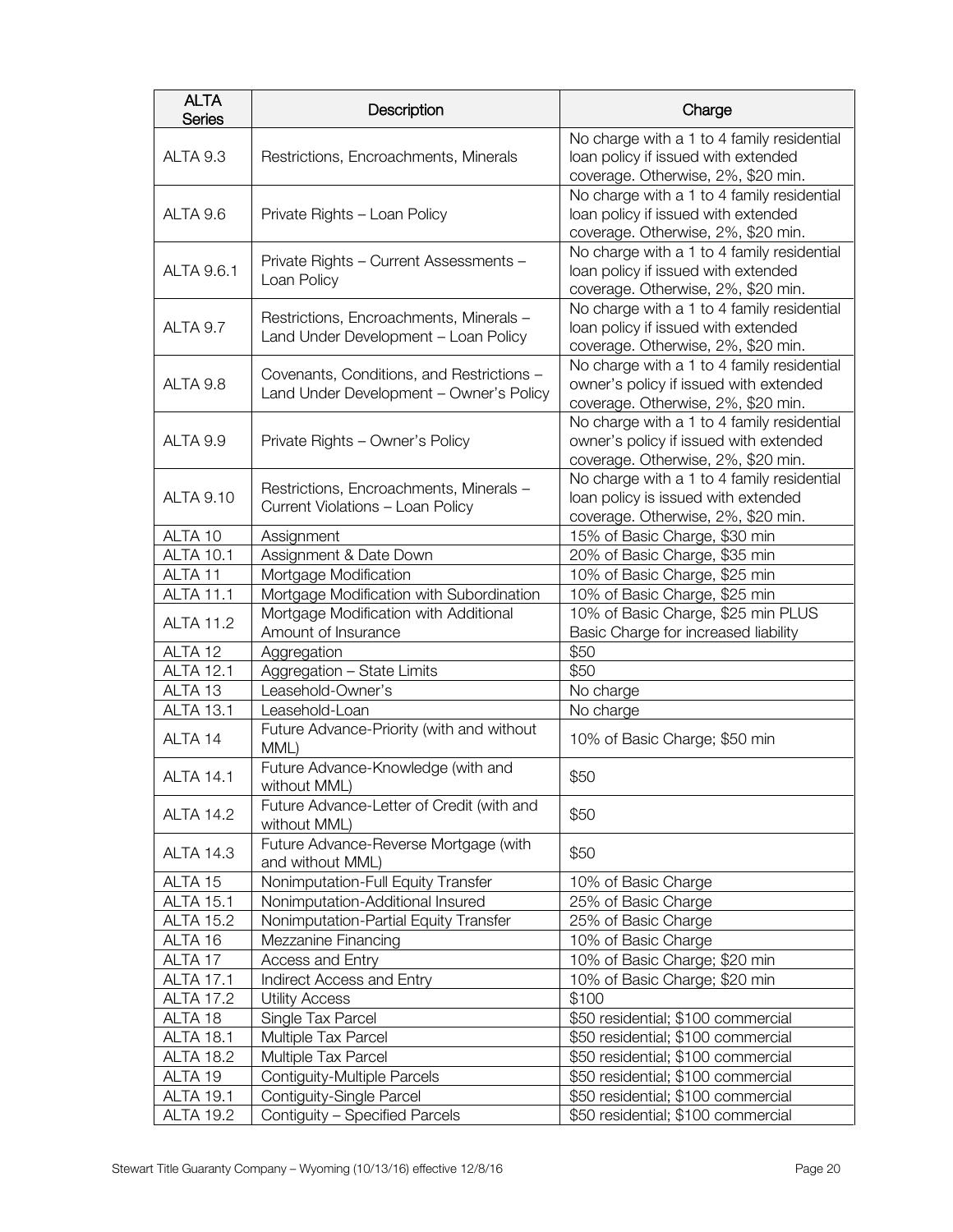| <b>ALTA</b><br><b>Series</b> | Description                                                                                        | Charge                                                                                                                                                  |
|------------------------------|----------------------------------------------------------------------------------------------------|---------------------------------------------------------------------------------------------------------------------------------------------------------|
| ALTA <sub>20</sub>           | First Loss-Multiple Parcel Transactions                                                            | \$25 residential; \$100 commercial                                                                                                                      |
| ALTA <sub>22</sub>           | Location                                                                                           | \$25 for policies of \$1MM or less; no<br>charge for policies over \$1MM                                                                                |
| <b>ALTA 22.1</b>             | Location and Map                                                                                   | \$25 for policies of \$1MM or less; no<br>charge for policies over \$1MM                                                                                |
| ALTA <sub>23</sub>           | Co-Insurance                                                                                       | No Charge                                                                                                                                               |
| ALTA 24                      | Doing Business                                                                                     | \$50                                                                                                                                                    |
| ALTA 25                      | Same As Survey                                                                                     | \$50                                                                                                                                                    |
| <b>ALTA 25.1</b>             | Same as Portion of Survey                                                                          | \$50                                                                                                                                                    |
| ALTA 26                      | Subdivision                                                                                        | \$50                                                                                                                                                    |
| ALTA 27                      | Usury                                                                                              | \$100                                                                                                                                                   |
| ALTA 28                      | Easement-Damage or Enforced Removal                                                                | \$50                                                                                                                                                    |
| <b>ALTA 28.1</b>             | Encroachments-Boundaries and<br>Easements                                                          | 10% of Basic Charge; \$50 min                                                                                                                           |
| <b>ALTA 28.2</b>             | Encroachments-Boundaries and<br>Easements-Described Improvements                                   | 10% of Basic Charge; \$50 min                                                                                                                           |
| <b>ALTA 28.3</b>             | Encroachments - Boundaries and<br>Easements - Described Improvements and<br>Land Under Development | 10% of Basic Charge; \$50 min                                                                                                                           |
| ALTA 29                      | Interest Rate Swap Endorsement - Direct<br>Obligation                                              | 10% of Basic Charge; \$20 min                                                                                                                           |
| <b>ALTA 29.1</b>             | Interest Rate Swap Endorsement -<br>Additional Interest                                            | 10% of basic charges with min \$100<br>when same date as policy; 10% of basic<br>charges with min \$200 when date is<br>after policy date               |
| <b>ALTA 29.2</b>             | Interest Rate Swap Endorsement - Direct<br>Obligation - Defined Amount                             | applicable increase in liability for the<br>additional amount of insurance set forth<br>in the endorsement form taken from<br>basic schedule of charges |
| <b>ALTA 29.3</b>             | Interest Rate Swap Endorsement -<br>Additional Interest - Defined Amount                           | applicable increase in liability for the<br>additional amount of insurance set forth<br>in the endorsement form taken from<br>basic schedule of charges |
| ALTA 30                      | Shared Appreciation Mortgage                                                                       | \$25                                                                                                                                                    |
| <b>ALTA 30.1</b>             | Commercial Participation Interest                                                                  | \$25                                                                                                                                                    |
| ALTA 31                      | Severable Improvements                                                                             | 10% of Basic Charge with \$100 min                                                                                                                      |
| ALTA 32                      | Construction Loan Pending Disbursement                                                             | \$1.50 per thousand of the total loan<br>amount                                                                                                         |
| <b>ALTA 32.1</b>             | Construction Loan - Loss of Priority -<br>Direct Payment                                           | \$1.50 per thousand of the total loan<br>amount                                                                                                         |
| <b>ALTA 32.2</b>             | Construction Loan - Loss of Priority -<br>Insured's Direct Payment                                 | \$1.50 per thousand of the total loan<br>amount                                                                                                         |
| ALTA <sub>33</sub>           | Disbursement                                                                                       | \$50 residential, \$100 commercial                                                                                                                      |
| ALTA 34                      | <b>Identified Risk Coverage</b>                                                                    | \$20                                                                                                                                                    |
| ALTA 35                      | Minerals and Other Subsurface<br>Substances - Buildings                                            | 20% of Basic Charge, \$20 min for<br>Residential, \$100 min for Commercial                                                                              |
| <b>ALTA 35.1</b>             | Minerals and Other Subsurface<br>Substances - Improvements                                         | 20% of Basic Charge, \$20 min for<br>Residential, \$100 min for Commercial                                                                              |
| <b>ALTA 35.2</b>             | Minerals and Other Subsurface<br>Substances - Described Improvements                               | 20% of Basic Charge, \$20 min for<br>Residential, \$100 min for Commercial                                                                              |
| <b>ALTA 35.3</b>             | Minerals and Other Subsurface<br>Substances - Land Under Development                               | 20% of Basic Charge, \$20 min for<br>Residential, \$100 min for Commercial                                                                              |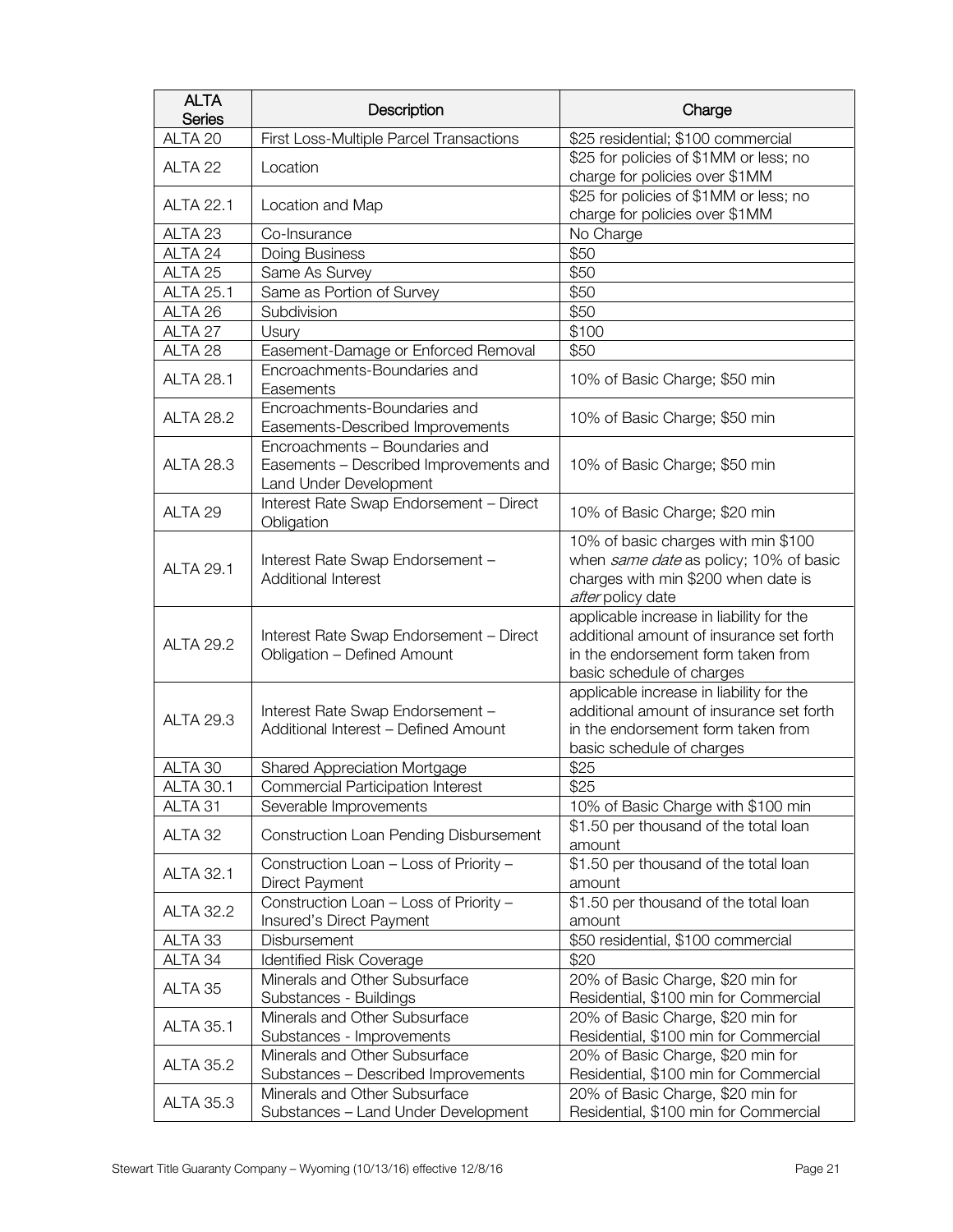| <b>ALTA</b><br><b>Series</b> | Description                                                                                      | Charge                                |
|------------------------------|--------------------------------------------------------------------------------------------------|---------------------------------------|
| ALTA 36                      | Energy Project - Leasehold/Easement -<br>Owner's                                                 | 10% of Basic Charge; \$100 min        |
| <b>ALTA 36.1</b>             | Energy Project - Leasehold/Easement -<br>Loan                                                    | 10% of Basic Charge; \$100 min        |
| <b>ALTA 36.2</b>             | Energy Project - Leasehold - Owner's                                                             | 10% of Basic Charge; \$100 min        |
| <b>ALTA 36.3</b>             | Energy Project - Leasehold - Loan                                                                | 10% of Basic Charge; \$100 min        |
| <b>ALTA 36.4</b>             | Energy Project - Covenants, Conditions<br>and Restrictions - Land Under<br>Development - Owner's | 10% of Basic Charge; \$100 min        |
| <b>ALTA 36.5</b>             | Energy Project - Covenants, Conditions<br>and Restrictions - Land Under<br>Development - Loan    | 10% of Basic Charge; \$100 min        |
| <b>ALTA 36.6</b>             | Energy Project - Encroachments                                                                   | 10% of Basic Charge; \$100 min        |
| <b>ALTA 36.7</b>             | Energy Project - Fee Estate - Owner's<br>Policy                                                  | 10% of Basic Charge; \$100 min        |
| <b>ALTA 36.8</b>             | Energy Project - Fee Estate - Loan Policy                                                        | 10% of Basic Charge; \$100 min        |
| ALTA 37                      | Assignment of Rents of Leases                                                                    | \$50                                  |
| ALTA 38                      | Mortgage Tax                                                                                     | \$50                                  |
| ALTA 39                      | Policy Authentication                                                                            | No charge                             |
| ALTA 40                      | Tax Credit - Owner's Policy                                                                      | \$100                                 |
| <b>ALTA 40.1</b>             | Tax Credit - Defined Amount - Owner's<br>Policy                                                  | Amount of insurance charge; \$100 min |
| ALTA 41                      | Water - Buildings                                                                                | 10% of Basic, \$100 Min, Max \$1,500  |
| <b>ALTA 41.1</b>             | Water - Improvements                                                                             | 10% of Basic, \$100 Min, Max \$1,500  |
| <b>ALTA 41.2</b>             | Water - Described Improvements                                                                   | 10% of Basic, \$100 Min, Max \$1,500  |
| <b>ALTA 41.3</b>             | Water - Land Under Development                                                                   | 10% of Basic, \$100 Min, Max \$1,500  |
| ALTA 42                      | Commercial Lender Group                                                                          | \$50                                  |
| ALTA 43                      | Anti-Taint                                                                                       | \$35                                  |
| ALTA 44                      | Insured Mortgage Recording                                                                       | \$50                                  |
| ALTA 45                      | Pari Passu Mortgage - Loan Policy                                                                | \$100                                 |
| ALTA 46                      | Option                                                                                           | 10% of Basic Charge                   |
|                              | ALTA Limited Pre-Foreclosure Policy -<br>Date-Down Endorsement                                   | \$25                                  |
| JR1                          | JR 1 Endorsement                                                                                 | \$25                                  |
| JR <sub>2</sub>              | JR 2 (Future Advance) Endorsement                                                                | \$25                                  |

# 2. STG Form Endorsements

| Description                                 | Charge                                                                                                                                                                                                                                                                                                                                                                                                                                                      |
|---------------------------------------------|-------------------------------------------------------------------------------------------------------------------------------------------------------------------------------------------------------------------------------------------------------------------------------------------------------------------------------------------------------------------------------------------------------------------------------------------------------------|
| Additional Insured End for ALTA Homeowner's | \$100 if extended coverage provided for owner's                                                                                                                                                                                                                                                                                                                                                                                                             |
| Policy 6                                    | policy, otherwise charge is 10% of Basic Charge.                                                                                                                                                                                                                                                                                                                                                                                                            |
| Down Date Endorsement 1                     | No charge when contemplated by parties at the<br>time of issuance of the commitment or policy within<br>6 months following effective date, or 10% of the<br>basic schedule of charges with a minimum charge<br>of \$120. If the endorsement is requested in<br>connection with a construction disbursing<br>arrangement in which mechanic lien coverage is<br>being provided the charge is 20% of the basic<br>schedule of charges with a minimum of \$120. |
| Fairway Endorsement 1                       | 10% of Basic Charge                                                                                                                                                                                                                                                                                                                                                                                                                                         |
| Fairway Endorsement 2                       | 10% of Basic Charge                                                                                                                                                                                                                                                                                                                                                                                                                                         |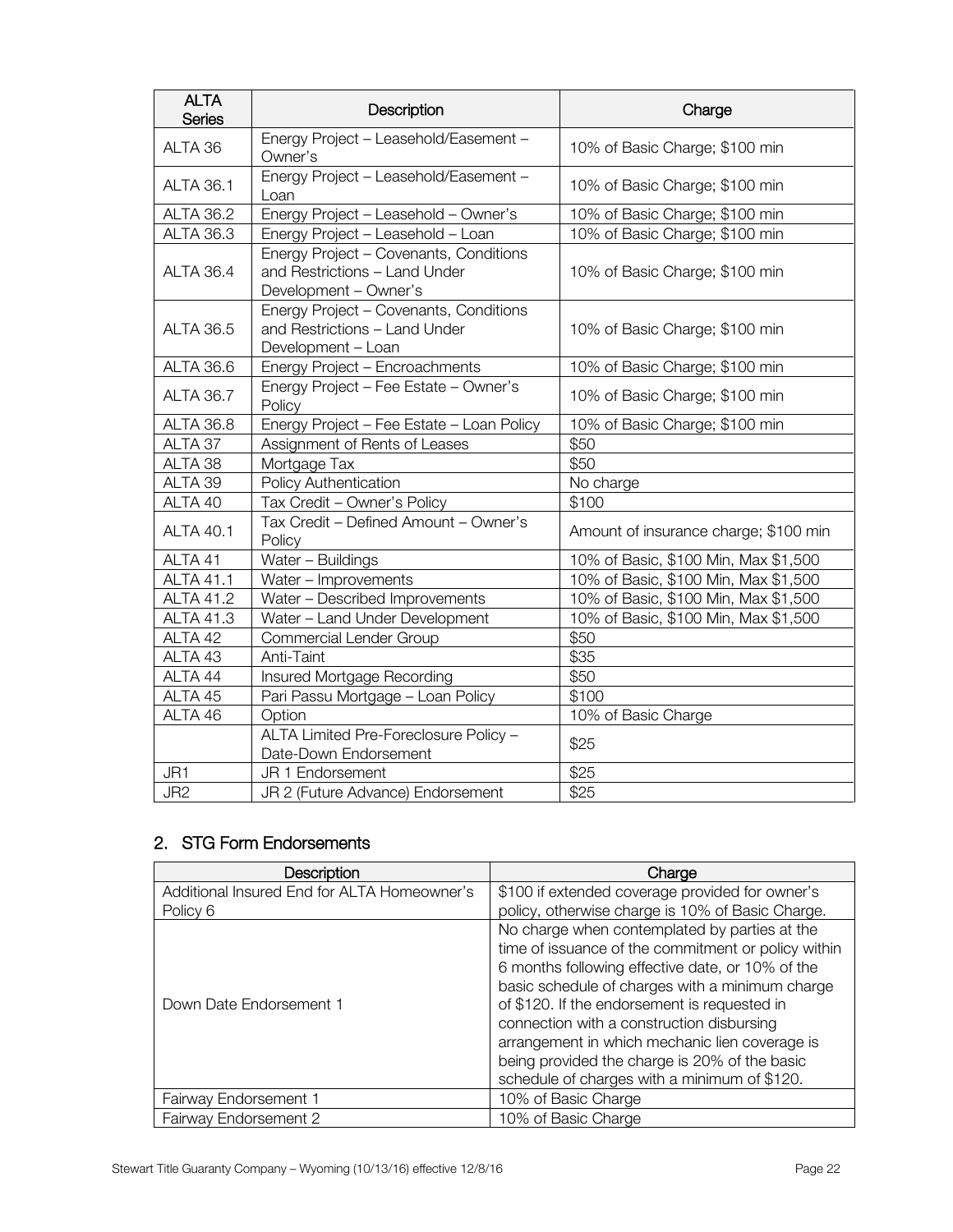| <b>Description</b>                         | Charge                |  |
|--------------------------------------------|-----------------------|--|
| Last Dollar Endorsement                    | No charge             |  |
| Patent Endorsement 1                       | 10% of Basic Charge.  |  |
| Revolving Credit/Variable Rate Endorsement | No charge             |  |
| Secondary Market Endorsement Form          | No charge             |  |
| <b>UCC Endorsement</b>                     | \$15% of Basic Charge |  |
| WY Utilities Available Endorsement 1       | \$500                 |  |
| WY Impairment of Lien by Use Agreement for | \$25                  |  |
| Multifamily Projects (HUD) Endorsement 1   |                       |  |

# 3. CLTA Form Endorsements

| <b>CLTA</b><br><b>Series</b> | Description                                                        | Charge                                                                                          |
|------------------------------|--------------------------------------------------------------------|-------------------------------------------------------------------------------------------------|
| 100                          | Lenders Comprehensive                                              | 2% of Basic Charge, \$20 min                                                                    |
| 100.1                        | Lenders Comprehensive                                              | 2% of Basic Charge, \$20 min                                                                    |
| 100.4                        | Enforcement of Covenants Based Upon<br><b>Prior Violation</b>      | 20% of Basic Charge, \$20 min for<br>Residential, \$100 min for Commercial                      |
| 100.5                        | Enforcement of Covenants Based Upon<br><b>Prior Violation</b>      | 20% of Basic Charge, \$20 min for<br>Residential, \$100 min for Commercial                      |
| 100.8                        | Present or Future Violation of Specific<br>Covenant {Rev. 9-10-93} | 30% of Basic Charge, \$20 min for<br>Residential, \$100 min for Commercial                      |
| 100.11                       | Insures Re-Entry or Reverter Not<br>Enforceable                    | 20% of Basic Charge, \$20 min for<br>Residential, \$100 min for Commercial                      |
| 100.12                       | Insures Re-Entry or Reverter Not<br>Enforceable                    | 20% of Basic Charge, \$20 min for<br>Residential, \$100 min for Commercial                      |
| 100.13                       | Lien of Assessment Subordinate to<br>Mortgage                      | 20% of Basic Charge, \$20 min for<br>Residential, \$100 min for Commercial                      |
| 100.16                       | Requirement of Membership in Association                           | 20% of Basic Charge, \$20 min for<br>Residential, \$100 min for Commercial                      |
| 100.17                       | Proper Modification of CC&R's                                      | 20% of Basic Charge, \$20 min for<br>Residential, \$100 min for Commercial                      |
| 100.18                       | Exercise of Re-Entry and Unmarketability<br>of Title               | 20% of Basic Charge, \$20 min for<br>Residential, \$100 min for Commercial                      |
| 100.19                       | No Present Violations of CC&R's                                    | 20% of Basic Charge, \$20 min for<br>Residential, \$100 min for Commercial                      |
| 100.20                       | Attempted Enforcement of Prior Violations<br>of CC&R's             | 20% of Basic Charge, \$20 min for<br>Residential, \$100 min for Commercial                      |
| 100.21                       | Planned Improvements Approved as<br>Required                       | 20% of Basic Charge, \$20 min for<br>Residential, \$100 min for Commercial                      |
| 100.23                       | Exercise of Surface Rights Endorsement<br>[Rev.9-10-93]            | 20% of Basic Charge, \$50 min, \$1,500<br>max                                                   |
| 100.27                       | Loss of Title from Violation of CC&R's                             | 10% of Basic Charge, \$50 min for<br>residential and \$100 for commercial<br>lands, \$1,500 max |
| 100.28                       | Loss of Title from Present or Future<br>Violation Specific CC&R's  | 10% of Basic Charge, \$50 min for<br>residential and \$100 for commercial<br>lands, \$1,500 max |
| 100.29                       | Damage to Improvements by Mineral<br>Estate Holder                 | 20% of Basic Charge, \$20 min for<br>Residential, \$100 min for Commercial                      |
| 100.30                       | Physical Damage by Mineral Estate Holder                           | 10% of Basic Charge, \$20 min for<br>Residential, \$100 min for Commercial                      |
| 100.31                       | Physical Damage by Mineral Estate Holder                           | 20% of Basic Charge, \$20 min for<br>Residential, \$100 min for Commercial                      |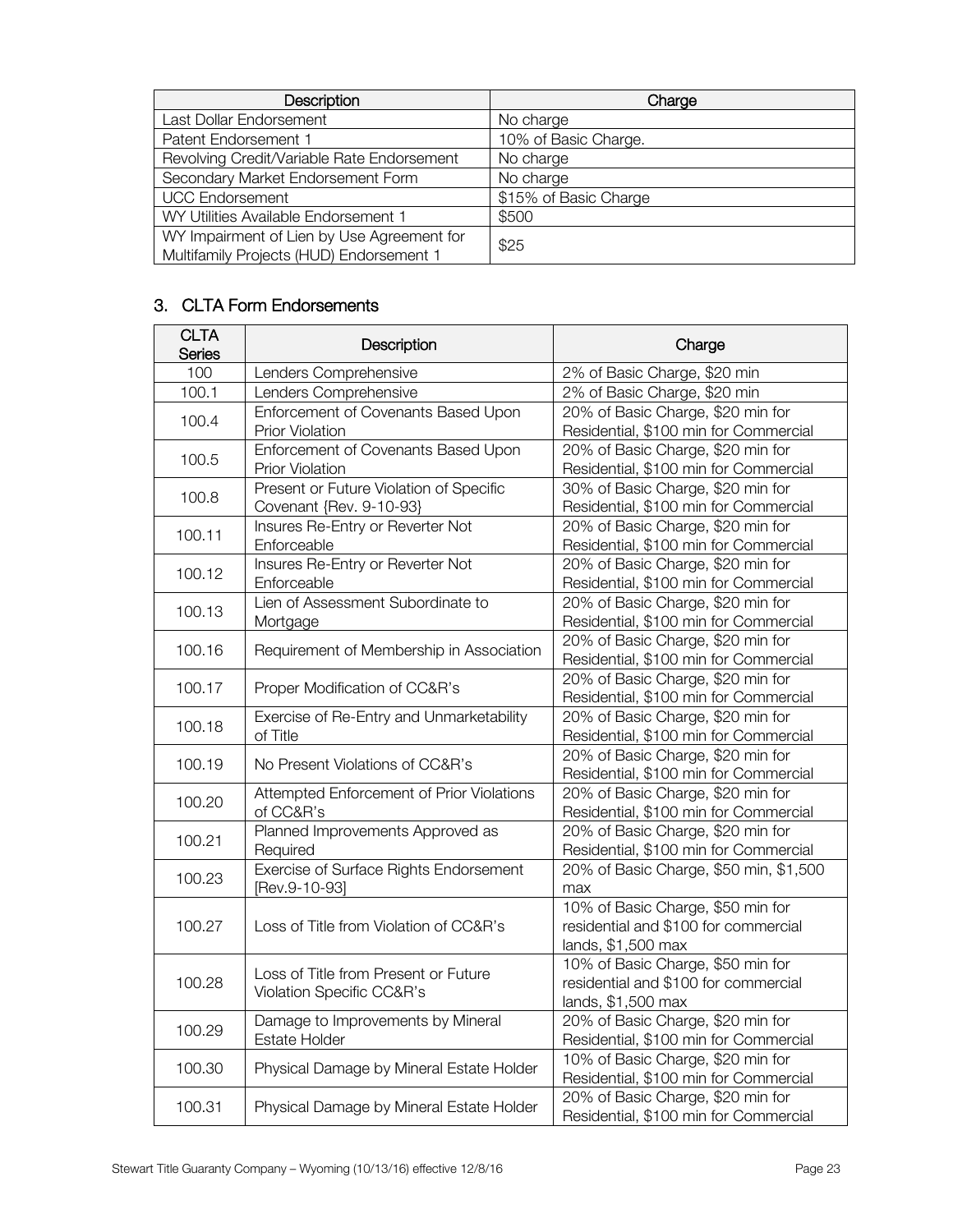| <b>CLTA</b><br><b>Series</b> | Description                                                                                       | Charge                                                                                                                                                                                                                                                                                                                                       |
|------------------------------|---------------------------------------------------------------------------------------------------|----------------------------------------------------------------------------------------------------------------------------------------------------------------------------------------------------------------------------------------------------------------------------------------------------------------------------------------------|
| 101                          | Mechanics' Lien Gaining Priority over<br>Insured Mortgage                                         | Charge is set forth in the section dealing<br>with Extended Coverage Policies. If<br>priority is established of record, the<br>mortgage provides for mandatory<br>advances and other underwriting<br>standards exist, no additional charge<br>shall be made, otherwise the charge<br>shall be as found in Section B2 -<br>Extended Coverage. |
| 102.4                        | Foundations Within Land Described Do<br>Not Violate Covenants                                     | \$30 residential, \$100 commercial                                                                                                                                                                                                                                                                                                           |
| 102.5                        | Foundations Within Land Described Do<br>Not Violate Covenants and Do Not<br>Encroach on Easements | \$30 residential, \$100 commercial                                                                                                                                                                                                                                                                                                           |
| 102.6                        | Failure of Foundation to Be Within Land                                                           | \$30 residential, \$100 commercial                                                                                                                                                                                                                                                                                                           |
| 102.7                        | Failure of Foundation to Be Within Land No<br>Encroachment Onto Easements                         | \$30 residential, \$100 commercial                                                                                                                                                                                                                                                                                                           |
| 103.1                        | Exercise of Right of Use of Easement                                                              | 10% of basic charge, min of \$100 for<br>commercial                                                                                                                                                                                                                                                                                          |
| 103.2                        | None of Improvements Encroach Upon<br>Easement                                                    | 10% of basic charge, min of \$100 for<br>commercial                                                                                                                                                                                                                                                                                          |
| 103.3                        | Exercise of Right of Use of Specific<br>Easement                                                  | 10% of basic charge, min of \$100 for<br>commercial                                                                                                                                                                                                                                                                                          |
| 103.4                        | A Named Easement Provides Access to<br>Land                                                       | 10% of basic charge                                                                                                                                                                                                                                                                                                                          |
| 103.6                        | None of Improvements Encroach Upon<br>Easement                                                    | 10% of basic charge, min of \$50 for<br>commercial                                                                                                                                                                                                                                                                                           |
| 103.7                        | Land Abuts Physically Open Street                                                                 | 10% of basic charge on standard<br>coverage policies and \$50 on extended<br>coverage policies                                                                                                                                                                                                                                               |
| 103.9                        | Maintenance of Street Access                                                                      | 20% of basic charge                                                                                                                                                                                                                                                                                                                          |
| 104                          | Assignment Endorsement for Institutional<br>Lender with Partial Datedown                          | No charge if issued within 6 months<br>following date of policy, otherwise \$25<br>thereafter                                                                                                                                                                                                                                                |
| 104.1                        | Assignment Endorsement for Institutional<br>Lender                                                | No charge if issued within 6 months<br>following date of policy, otherwise \$25<br>thereafter                                                                                                                                                                                                                                                |
| 104.4                        | Collateral Assignment Endorsement                                                                 | 20% of basic charge if issued at date of<br>policy, otherwise 30% of basic charges<br>thereafter                                                                                                                                                                                                                                             |
| 104.6                        | No Prior Assignment of Lessor's Interest                                                          | 10% of basic charge on standard<br>coverage policies, otherwise on<br>extended coverage policies; \$20<br>residential, \$50 commercial                                                                                                                                                                                                       |
| 104.7                        | No Prior Assignment of Rents                                                                      | 10% of basic charge on standard<br>coverage policies, otherwise on<br>extended coverage policies; \$20<br>residential, \$50 commercial                                                                                                                                                                                                       |
| 104.8                        | Assignment Endorsement for Non-<br>Institutional Lender with Partial Datedown                     | No charge if issued within 6 months<br>following date of policy, otherwise \$25<br>thereafter.                                                                                                                                                                                                                                               |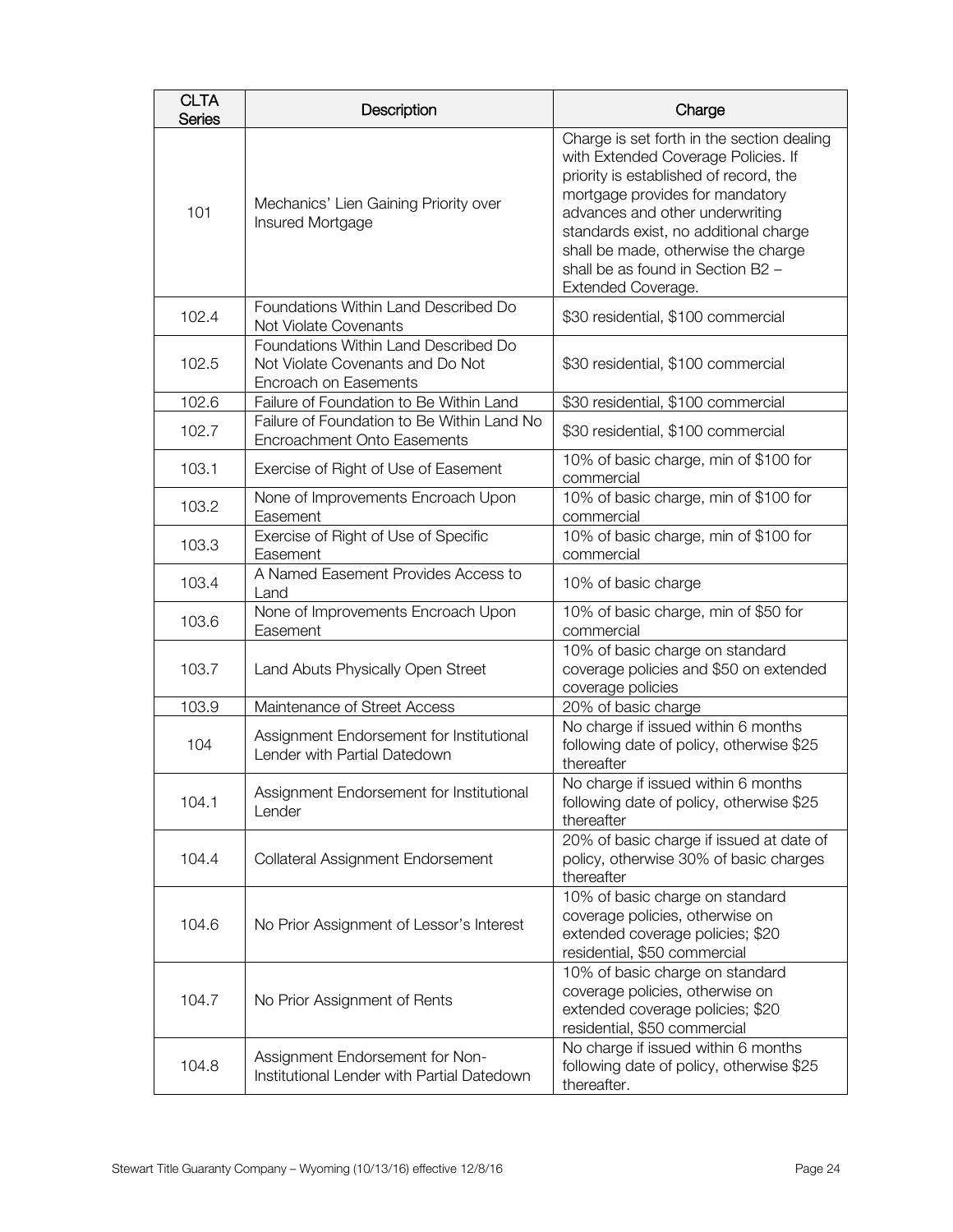| <b>CLTA</b><br><b>Series</b> | Description                                                                              | Charge                                                                                                                                                                                                                               |
|------------------------------|------------------------------------------------------------------------------------------|--------------------------------------------------------------------------------------------------------------------------------------------------------------------------------------------------------------------------------------|
| 104.9                        | Assignment Endorsement for Non-<br>Institutional Lender                                  | No charge if issued within 6 months<br>following date of policy, otherwise \$25<br>thereafter                                                                                                                                        |
| 107.1                        | Segregation of Liability                                                                 | No charge                                                                                                                                                                                                                            |
| 107.2                        | Increase of Amount of Insurance                                                          | \$25, plus the increased liability between<br>the applicable charges                                                                                                                                                                 |
| 107.5                        | Inclusion of Improvements as Part of Loss<br>not Included within Lease                   | 10% of Basic Charge                                                                                                                                                                                                                  |
| 107.9                        | Additional Insured without Datedown<br>Provisions                                        | \$25                                                                                                                                                                                                                                 |
| 107.10                       | Additional Insured without Datedown<br>Provisions                                        | \$25                                                                                                                                                                                                                                 |
| 107.11                       | Difference in Vesting                                                                    | 10% of Basic Charge                                                                                                                                                                                                                  |
| 108.8                        | <b>Additional Advance</b>                                                                | \$20, plus the applicable increased<br>liability taken from basic charges from<br>previous amount of insurance                                                                                                                       |
| 108.10                       | Revolving Credit, Increased Credit Limit<br>Endorsement                                  | \$40, plus the applicable increased<br>liability taken from basic charges from<br>previous amount of insurance                                                                                                                       |
| 110.3                        | Conveyance of Surface Rights                                                             | 30% of Basic Charge; \$50 min for<br>Residential and \$100 min for<br>Commercial                                                                                                                                                     |
| 110.4                        | Modification of Insured Mortgage                                                         | 10% of Basic Charge, \$30 min                                                                                                                                                                                                        |
| 110.5                        | Modification of Insured Mortgage                                                         | 20% of Basic Charge, \$50 min                                                                                                                                                                                                        |
| 110.6                        | Modification Endorsement                                                                 | 20% of Basic Charge, \$50 min                                                                                                                                                                                                        |
| 110.7                        | Affirmative Protection Against<br>Encumbrance                                            | \$50                                                                                                                                                                                                                                 |
| 110.9                        | Environmental Protection Lien (same as<br><b>ALTA 8.1)</b>                               | No charge for 1 to 4 family residential<br>with ext policy, 20% for other residential<br>structures with min of \$50                                                                                                                 |
| 110.10                       | Modification and Additional Advance<br>Agreement Endorsement                             | 10% of Basic Charge, plus the<br>applicable increased liability taken from<br>basic charges from previous amount of<br>insurance                                                                                                     |
| 111                          | Partial Release                                                                          | 10% of Basic Charge, \$50 min                                                                                                                                                                                                        |
| 111.2                        | Impairment of Mortgage Upon<br>Subordination                                             | When endorsement is contemplated at<br>the time the mortgage is executed, i.e.,<br>parties contemplate a subordination in<br>the reasonably near future, then No<br>Charge, otherwise the charge is 10% of<br>Basic Charge, \$50 min |
| 111.3                        | Impairment of Lien by Partial<br>Reconveyance and Assurances<br>Concerning Encroachments | 20% of Basic Charge, \$50 min                                                                                                                                                                                                        |
| 111.4                        | Non-Impairment of Lien by reason of<br>transfer of title                                 | 10% of Basic Charge, \$50 min                                                                                                                                                                                                        |
| 111.5                        | (Same as ALTA 6)                                                                         | \$25                                                                                                                                                                                                                                 |
| 111.7                        | (Same as ALTA 6.2)                                                                       | \$25                                                                                                                                                                                                                                 |
| 111.8                        | (Modification of ALTA 6.2 Same Pricing)                                                  | \$25                                                                                                                                                                                                                                 |
| 111.9                        | Conditional Right to Refinance and Balloon<br>Payment Provisions                         | \$25                                                                                                                                                                                                                                 |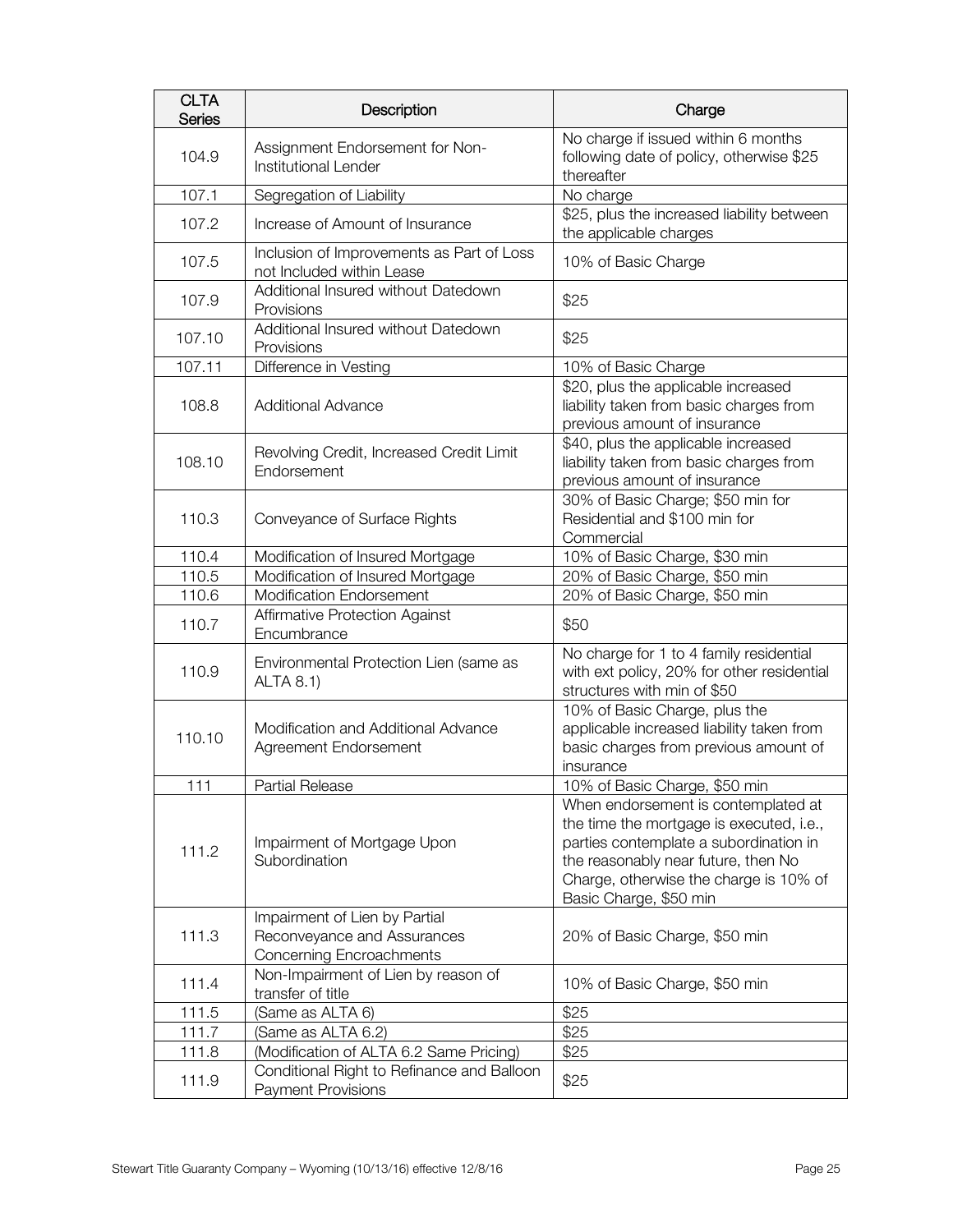| <b>CLTA</b><br><b>Series</b> | Description                                                        | Charge                                                                                                                                                                                                                          |
|------------------------------|--------------------------------------------------------------------|---------------------------------------------------------------------------------------------------------------------------------------------------------------------------------------------------------------------------------|
| 111.10                       | Optional Advance Endorsement                                       | \$50, plus the applicable increased<br>liability taken from basic charges from<br>previous amount of insurance                                                                                                                  |
| 111.11                       | <b>Obligatory Advance Endorsement</b>                              | \$25                                                                                                                                                                                                                            |
| 114                          | Co-Insurance Endorsement                                           | No Charge                                                                                                                                                                                                                       |
| 114.1                        | Co-Insurance Endorsement                                           | No Charge                                                                                                                                                                                                                       |
| 114.2                        | Co-Insurance Endorsement                                           | No Charge                                                                                                                                                                                                                       |
| 115.1                        | (Same as ALTA 4)                                                   | 2% of Basic Charge, \$20 min                                                                                                                                                                                                    |
| 115.2                        | (Same as ALTA 5)                                                   | 2% of Basic Charge, \$20 min                                                                                                                                                                                                    |
| 116                          | Improvements Upon Land                                             | No Charge when a 1-4 family residential<br>loan policy is issued with extended<br>coverage; otherwise, charge is \$10 if not<br>issued simultaneously in connection with<br>loan policy                                         |
| 116.1                        | Land Same as Shown by Survey                                       | 10% of Basic Charge with standard<br>coverage policy; otherwise on extended<br>policies charge is \$20 residential, \$50<br>commercial                                                                                          |
| 116.2                        | Condominium Map correctly shows<br>Improvements Upon Land          | \$10 if not issued simultaneously with a<br>loan policy; otherwise No Charge                                                                                                                                                    |
| 116.3                        | Change of Description of Land                                      | \$50                                                                                                                                                                                                                            |
| 116.4                        | <b>Contiguity of Parcels</b>                                       | 20% of Basic Charge with standard<br>coverage policy, otherwise on extended<br>policies charge is \$20 residential, \$50<br>commercial                                                                                          |
| 116.5                        | (Same as ALTA 7)                                                   | \$50                                                                                                                                                                                                                            |
| 122                          | <b>Construction Datedown</b>                                       | \$50 per issue when contemplated at<br>Date of Policy, otherwise charge will be<br>10% of Basic Charge                                                                                                                          |
| 123.1                        | (Same as ALTA 3)                                                   | 10% of Basic Charge; \$150 min                                                                                                                                                                                                  |
| 123.2                        | (Same as ALTA 3.1)                                                 | 20% of Basic Charge; \$150 min                                                                                                                                                                                                  |
| 124.1                        | Assurances Concerning Covenants<br>Endorsement                     | 10% of Basic Charge, \$100 min on<br>Commercial                                                                                                                                                                                 |
| 124.2                        | Assurances Concerning Covenants in<br>Lease Endorsement            | 10% of Basic Charge, \$100 min on<br>Commercial                                                                                                                                                                                 |
| 124.3                        | Assurances Concerning Negative<br>Covenants in a Lease Endorsement | 10% of Basic Charge, \$100 min on<br>Commercial                                                                                                                                                                                 |
| 125                          | (Same as ALTA 2)                                                   | 10% of Basic Charge; \$25 min; \$250<br>max                                                                                                                                                                                     |
| 126                          | Comprehensive Endorsement for<br>Homeowner, Single Family          | No Charge                                                                                                                                                                                                                       |
| 126.1                        | Comprehensive Endorsement for<br>Homeowner, 1-4 Residential        | \$35 where endorsement is issued where<br>a simultaneously issued ALTA Loan<br>Policy is issued or where an extended<br>coverage owners policy is issued, in all<br>other circumstances charge is 10% of<br><b>Basic Charge</b> |
| 126.2                        | Comprehensive Endorsement for<br>Homeowner, Condominium            | \$35 where endorsement is issued where<br>a simultaneously issued ALTA Loan<br>Policy is issued or where an extended<br>coverage owners policy is issued, in all<br>other circumstances charge is 10% of<br><b>Basic Charge</b> |